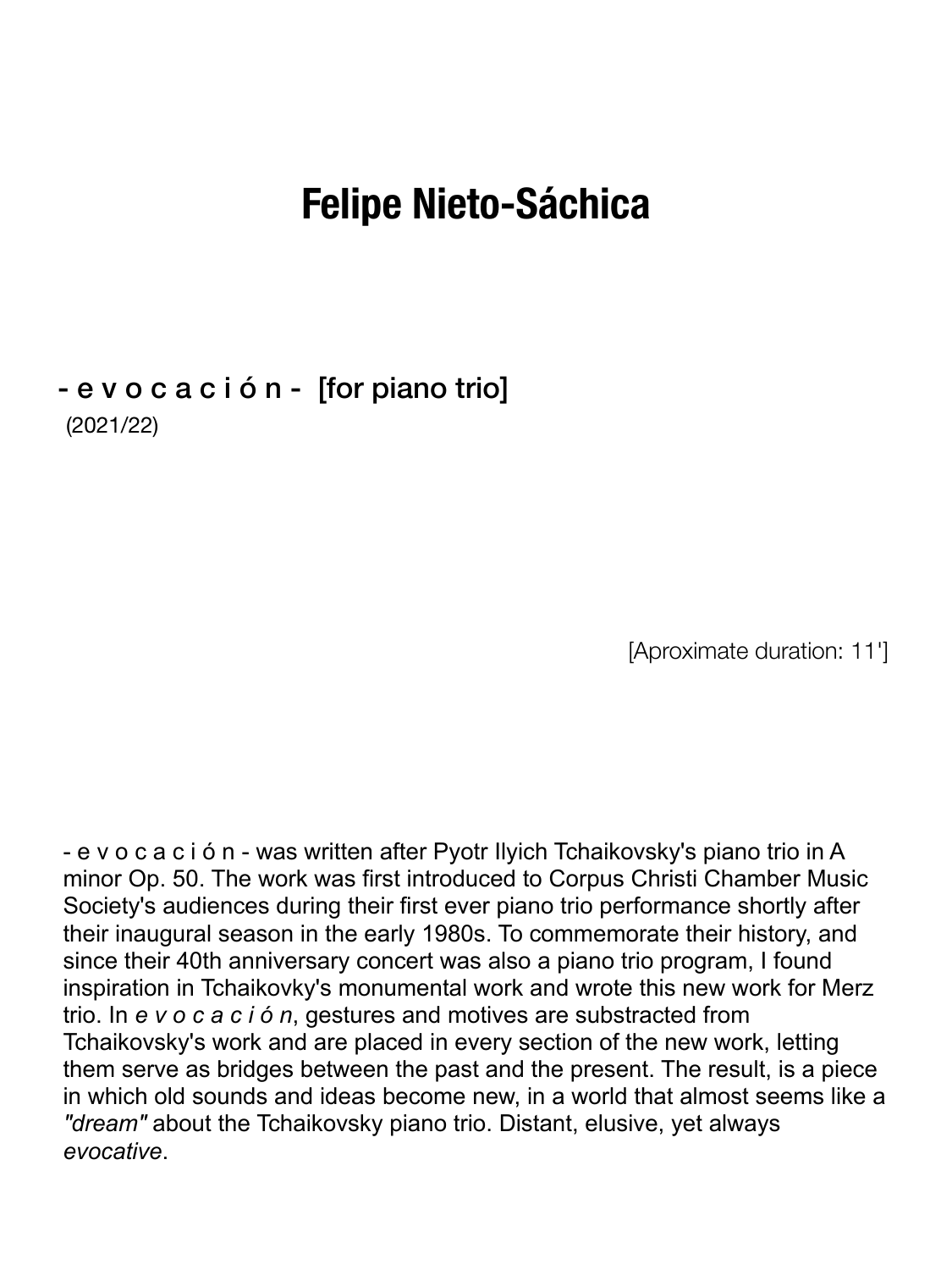- e v o c a c i ó n -

was commissioned by the Corpus Christi Chamber Music Society on occasion of their 40th anniversary season and written in honor of its founding members

> Dr. Herbert E. Madalin Sally Madalin **Dr. George Flood** Dr. Soorge Flood<br>Deirdre Norton Spann Francis R. Clarkson Louise Clarkson <sub>Janet</sub> Harte<br>Janet Harte Marcia Marks rarera marke<br>Sue Harris Anna Reemsnyder a Roomenyddi<br>Betty Allen Charlene Chesshir Dr. Julian Capps, II Shirley Rhodes

and long-time Program Director, Joan Allison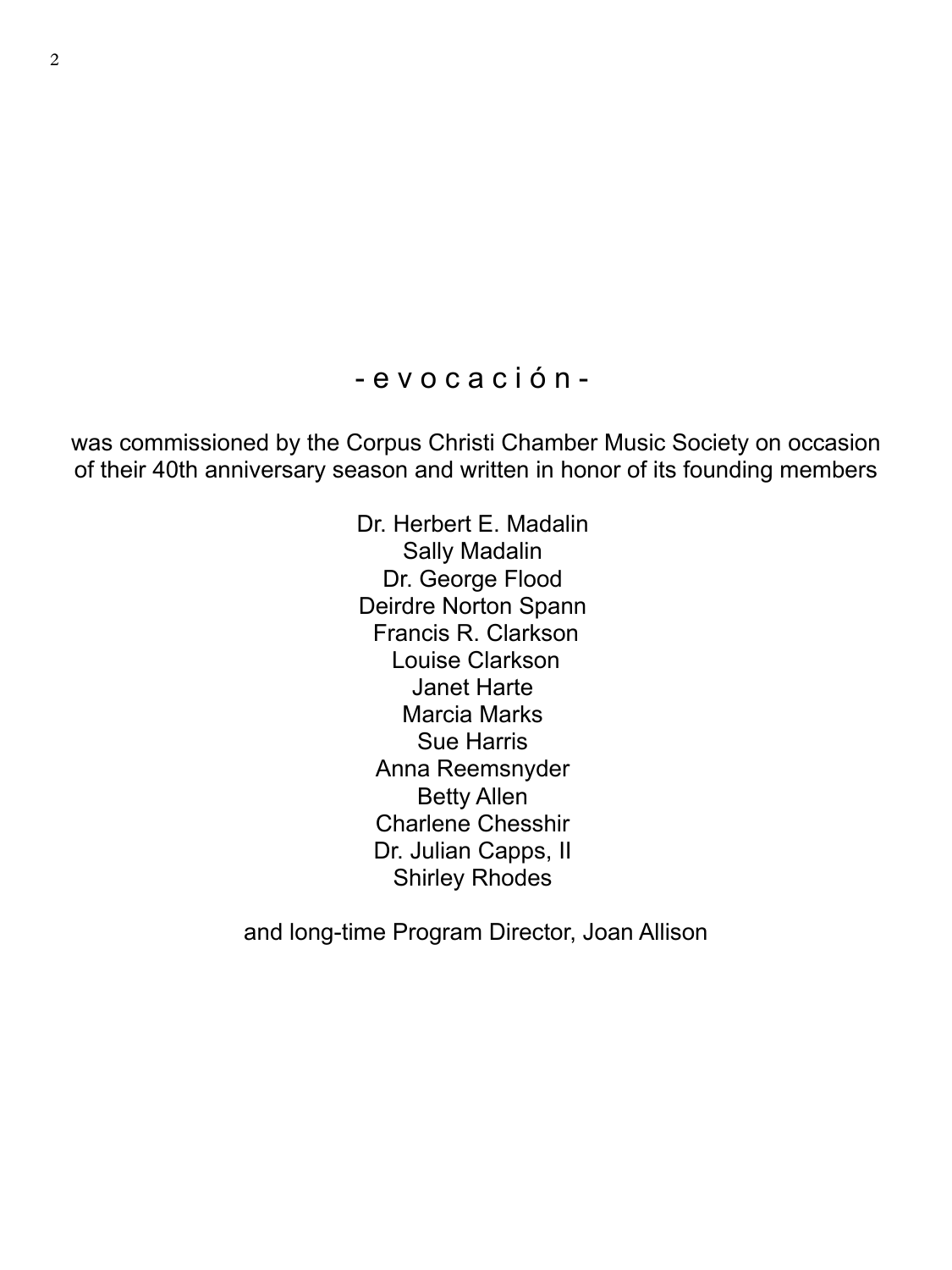## $To$  *Merz Trio* - e v o c a c i ó n -

[after Pyotr Ilyich Tchaikovsky]

*Commissioned by the Corpus Christi Chamber Music Society on the ocassion of its 40th anniversary season in honor of its founding members.*

## **lento - [sostenuto e rubato]**

 $[\triangle = 80]$ 

 $\bigg\vert$ IV molto sul tasto.  $\frac{1}{2}$   $\frac{1}{2}$  $\frac{3}{2}$  $\frac{3}{8}$ ,  $\frac{1}{7}$  $\overrightarrow{3}$   $\overrightarrow{5}$   $\overrightarrow{3}$  $\frac{3}{8}$   $\frac{3}{7}$   $\frac{3}{7}$  $\frac{3}{2}$  $rac{3}{8}$  s:  $\frac{3}{2}$  $rac{3}{8}$  s:  $2, 4$  $\frac{2}{8}$   $\rightarrow$  $2, 7$  $\frac{2}{8}$   $\frac{2}{9}$  $2\sqrt{27}$  $8977$  $2\sqrt{27}$  $8977$  $\frac{3}{2}$  $\frac{3}{8}$   $\Box$  $\frac{1}{3}$   $\frac{1}{2}$  $\frac{3}{8}$   $\frac{1}{2}$  $\frac{3}{2}$  $\frac{3}{8}$  of  $\frac{3}{2}$  $\frac{3}{8}$  of  $\begin{array}{ccc} \bullet & \bullet & \bullet & \bullet \\ \end{array}$ ppp  $\cdot$  -  $\cdot$  -  $\cdot$ *n.* ppp  $\frac{e^{p}}{p}$  $9:$   $\sqrt{3}$ molto sul tasto. ppp IV  $\frac{1}{2}$ *n.* ppp  $\frac{1}{2}$  +  $\frac{e^{\gamma} \dot{\gamma}}{e^{\gamma} \dot{\gamma}}$  $p =$  $9: -3$ ppp ppp  $9: -3$  $8^{vb}$ .  $\frac{1}{2}$   $\frac{3}{8}$  $\begin{array}{c} \begin{array}{c} 3 \\ 8 \end{array} \end{array}$ ≈  $\frac{1}{2}$   $\frac{1}{2}$   $\frac{1}{2}$   $\frac{1}{2}$   $\frac{1}{2}$   $\frac{1}{2}$   $\frac{1}{2}$   $\frac{1}{2}$   $\frac{1}{2}$   $\frac{1}{2}$   $\frac{1}{2}$   $\frac{1}{2}$   $\frac{1}{2}$   $\frac{1}{2}$   $\frac{1}{2}$   $\frac{1}{2}$   $\frac{1}{2}$   $\frac{1}{2}$   $\frac{1}{2}$   $\frac{1}{2}$   $\frac{1}{2}$   $\frac{1}{2}$  ⇒<br>⇒<br>→ œ™ œ œ ∙<br>⊰<br>∤  $\leftarrow$  $\frac{N^3}{8}$  $\frac{1}{2}$   $\frac{2}{8}$   $\frac{1}{8}$  $\begin{array}{c} \sqrt{3} \\ 8 \end{array}$ ÷<br>→  $\sum_{\alpha}$  $\sqrt{r}$  $\overline{\phantom{0}}$  $\frac{1}{2}$ <sup>J</sup> <sup>œ</sup> <sup>œ</sup> <sup>≈</sup> <sup>œ</sup> <sup>œ</sup> <sup>œ</sup> <sup>≈</sup>  $\overrightarrow{e}$   $\overrightarrow{y}$   $\overrightarrow{z}$  $\frac{2}{7}$   $\frac{2}{8}$   $\frac{2}{7}$   $\frac{2}{8}$  $\sqrt{3}$   $\sqrt{7}$   $\sqrt{7}$   $\sqrt{7}$   $\sqrt{7}$   $\sqrt{7}$   $\sqrt{7}$   $\sqrt{7}$   $\sqrt{7}$   $\sqrt{7}$   $\sqrt{7}$   $\sqrt{7}$   $\sqrt{7}$   $\sqrt{7}$   $\sqrt{7}$  $\frac{1}{7}$ œ  $\bullet$ :  $\frac{1}{\sqrt{1-\frac{1}{2}}}$ ∴<br>™  $\frac{1}{2}$  $\frac{1}{2}$  $\frac{p}{2}$ ge:  $b_5$  $\frac{1}{\sqrt{1-\frac{1}{2}}}$ ∴<br>™  $\blacksquare$ **ig** ™ ™  $\bigodot$ r $\lesssim$ 8  $\bullet$ ™ ™  $\bigodot$   $\bigodot$   $\bigodot$   $\bigodot$   $\bigodot$   $\bigodot$   $\bigodot$   $\bigodot$   $\bigodot$   $\bigodot$   $\bigodot$   $\bigodot$   $\bigodot$   $\bigodot$   $\bigodot$   $\bigodot$   $\bigodot$   $\bigodot$   $\bigodot$   $\bigodot$   $\bigodot$   $\bigodot$   $\bigodot$   $\bigodot$   $\bigodot$   $\bigodot$   $\bigodot$   $\bigodot$   $\bigodot$   $\bigodot$   $\bigodot$   $\bigod$  $2, 3, 3,$  $\epsilon$   $\frac{3}{2}$   $\epsilon$  $\overline{\mathcal{C}}$  $\frac{1}{2}$  $b^2$   $c^2$   $c^2$   $c^2$ **ette d** œ  $\frac{1}{2}$ <u>HSE</u>  $\frac{1}{2}$ is $\frac{1}{2}$ es:  $\bullet$ :  $\frac{1}{\sqrt{1-\frac{1}{2}}}$ —<br>∴<br>∴  $\overline{\phantom{a}}$ œ  $\bullet$ :  $\frac{1}{\sqrt{1-\frac{1}{2}}}$  $\frac{1}{\cdot}$  $\frac{1}{2}$  $\frac{1}{2}$  $\frac{b}{b}$ st  $b_5$  or  $\overline{b}$  $\frac{1}{\sqrt{1-\frac{1}{2}}}$ ™  $\blacksquare$ **ige** ™ ™ ™ <sup>œ</sup>  $\bullet$ ™ ™  $\bigoplus_{i=1}^{n}$  $3, 3, 3, 3,$  $\epsilon$   $\frac{3}{2}$   $\epsilon$  $\overline{\mathcal{P}}$  $\frac{p}{2}$  $b^2$   $c^2$   $c^2$   $c^2$ **ette d** <u>ref:</u>  $\frac{1}{2}$  $H$ s $\in$  $\frac{1}{2}$   $\frac{1}{2}$   $\frac{1}{2}$   $\frac{1}{2}$   $\frac{1}{2}$   $\frac{1}{2}$   $\frac{1}{2}$   $\frac{1}{2}$   $\frac{1}{2}$   $\frac{1}{2}$   $\frac{1}{2}$   $\frac{1}{2}$   $\frac{1}{2}$   $\frac{1}{2}$   $\frac{1}{2}$   $\frac{1}{2}$   $\frac{1}{2}$   $\frac{1}{2}$   $\frac{1}{2}$   $\frac{1}{2}$   $\frac{1}{2}$   $\frac{1}{2}$   $\bullet$ :  $\frac{1}{\sqrt{1-\frac{1}{2}}}$ ™  $\frac{1}{\sqrt{1-\frac{1}{2}}}$ 



Felipe Nieto-Sáchica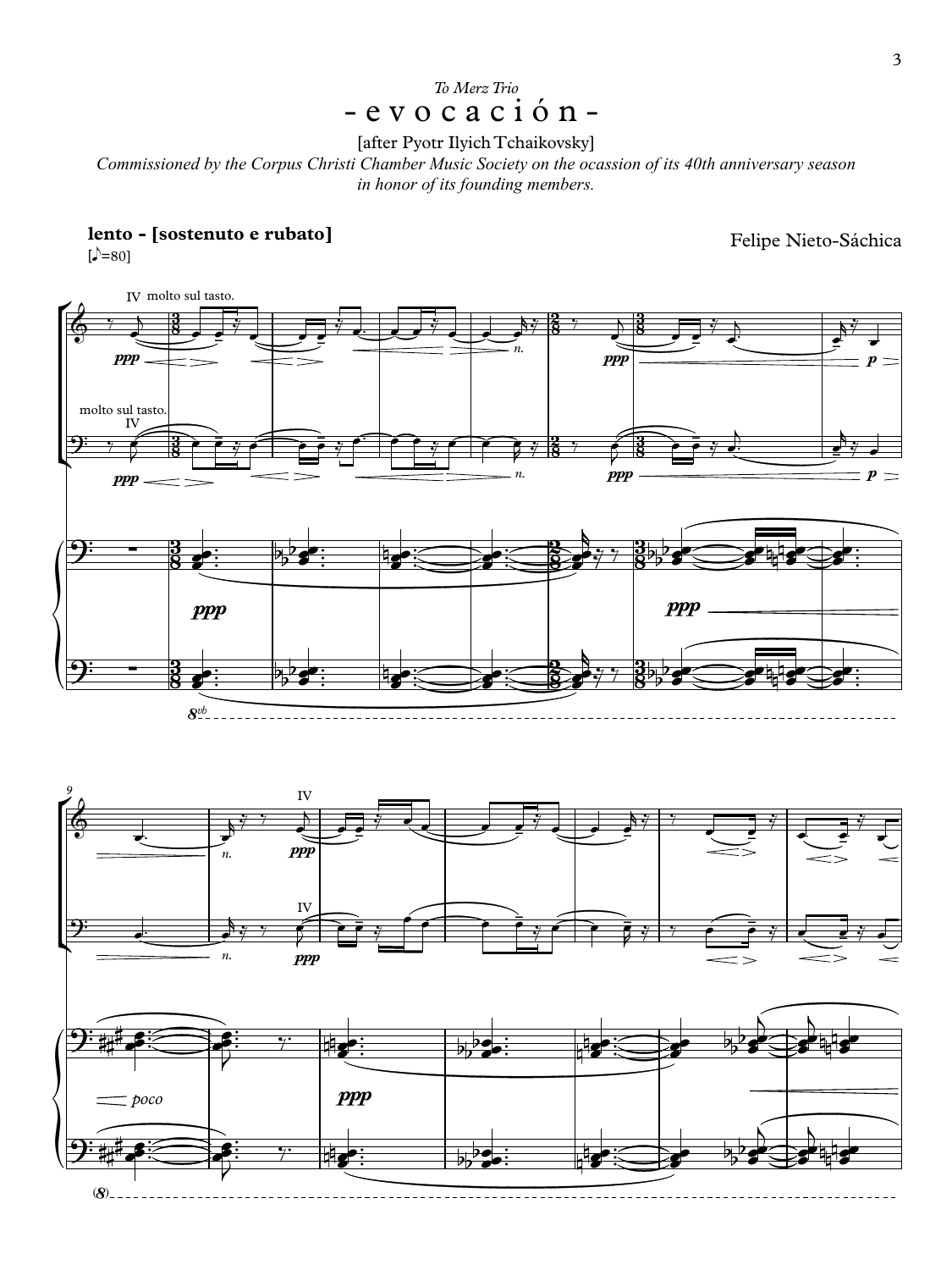



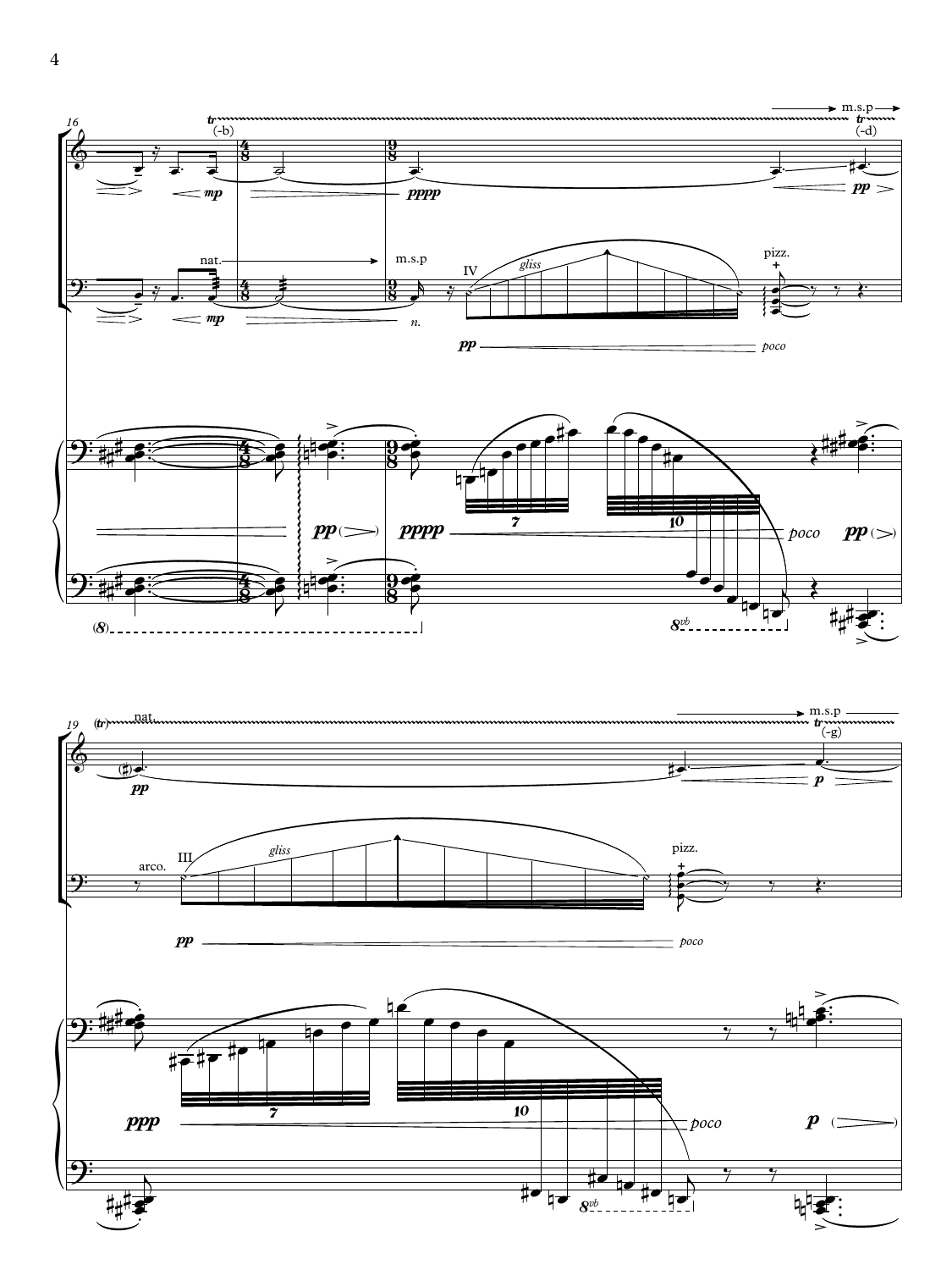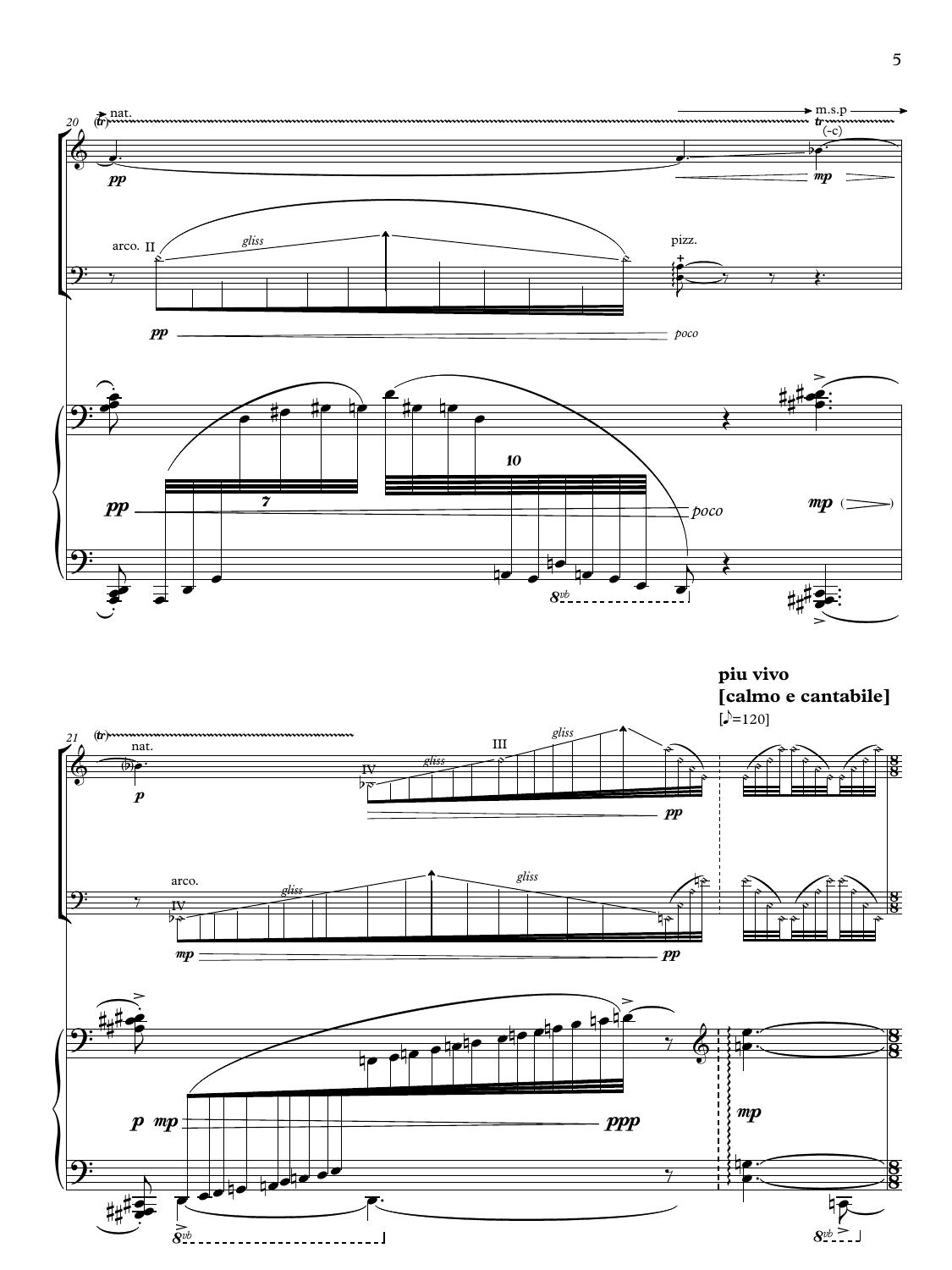

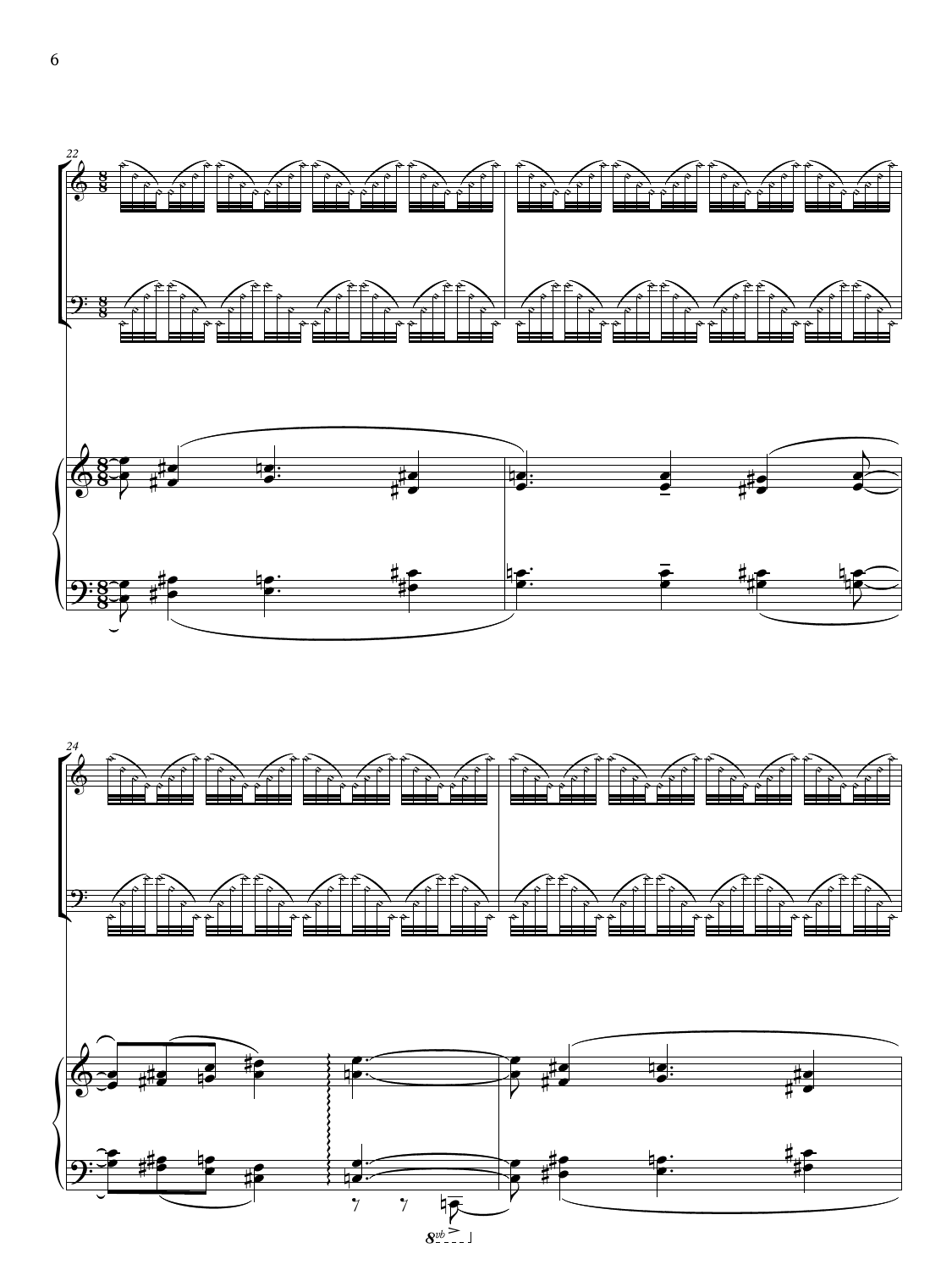

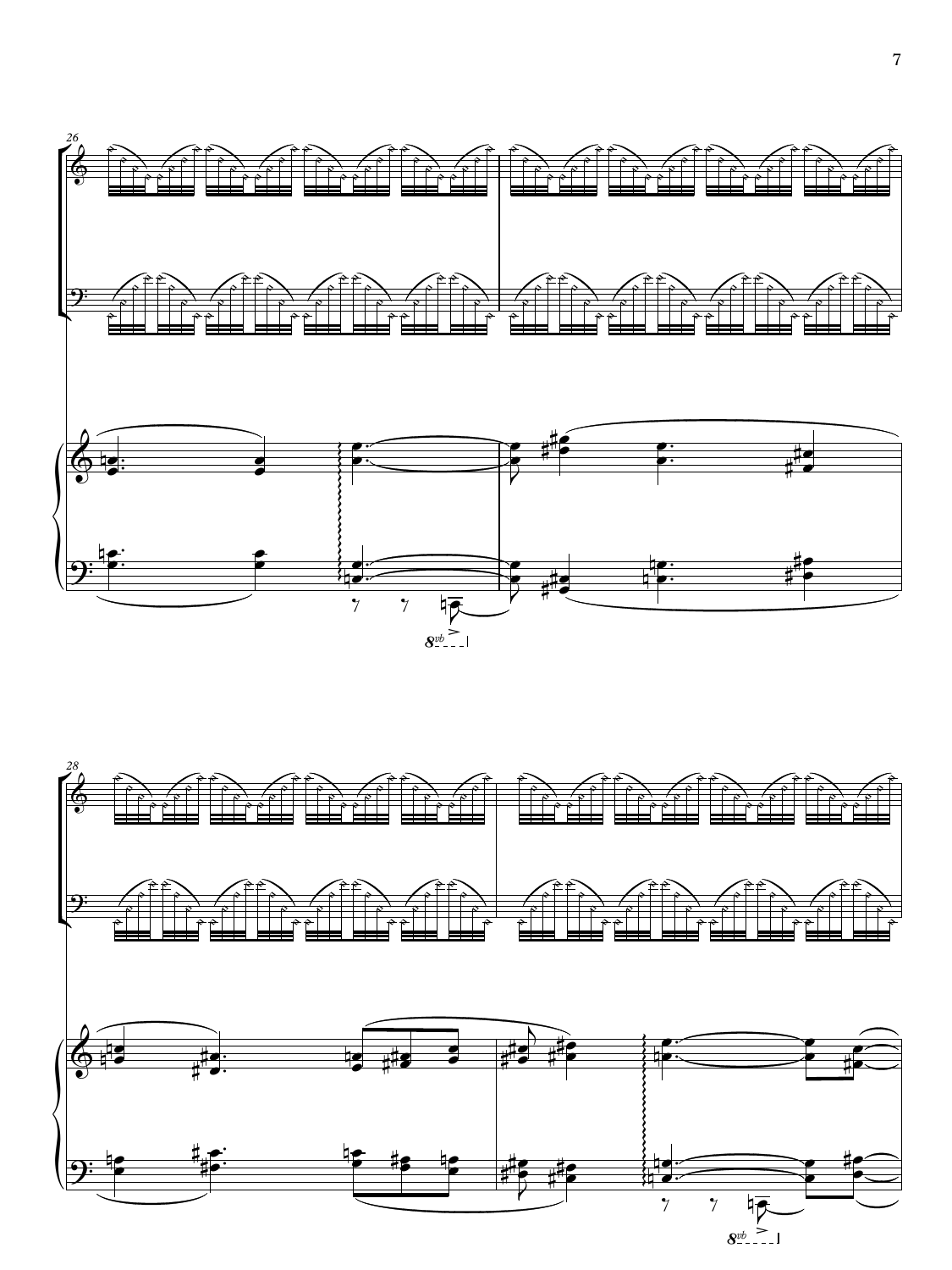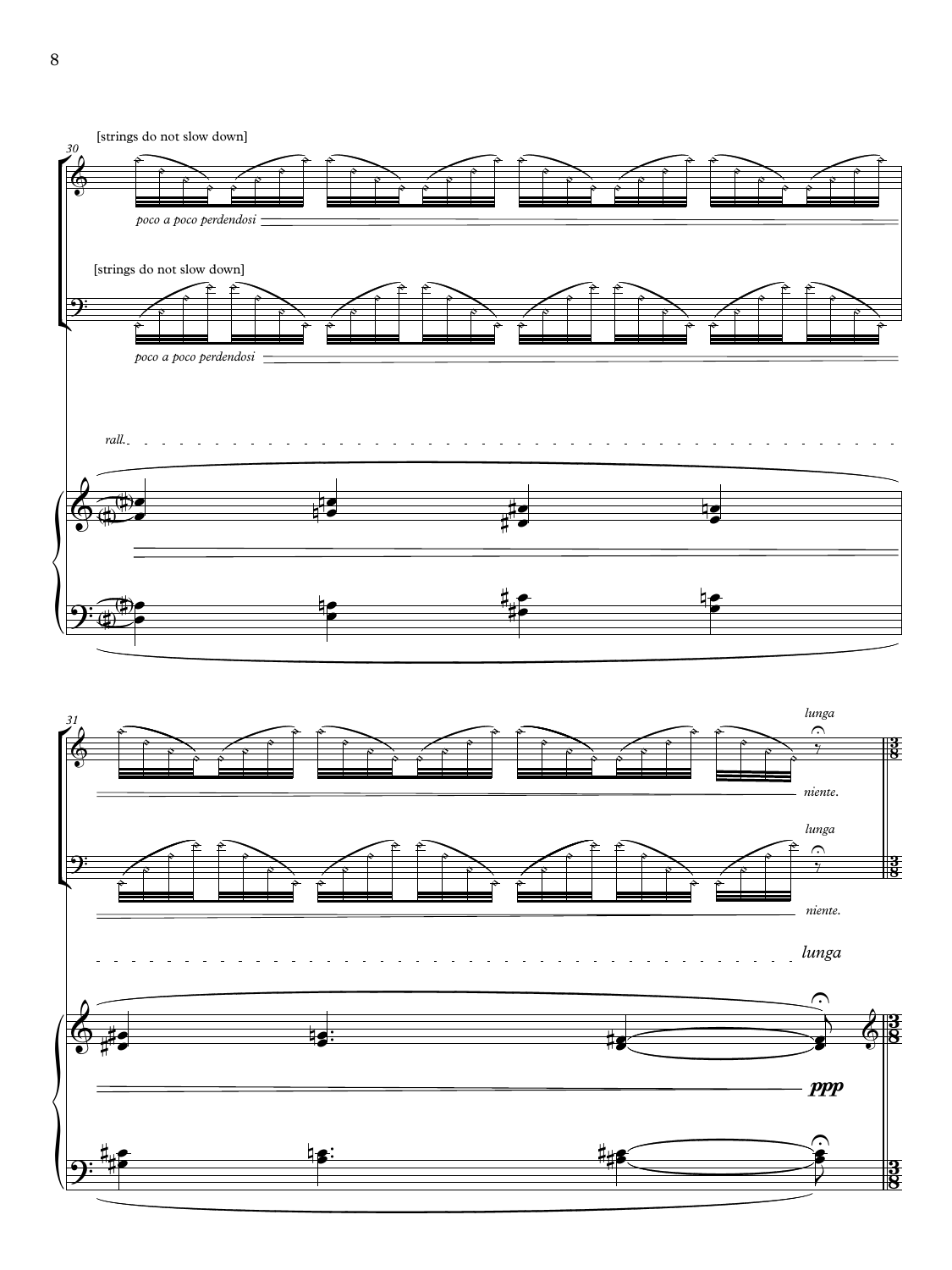**Tempo I [sostenuto e rubato]**



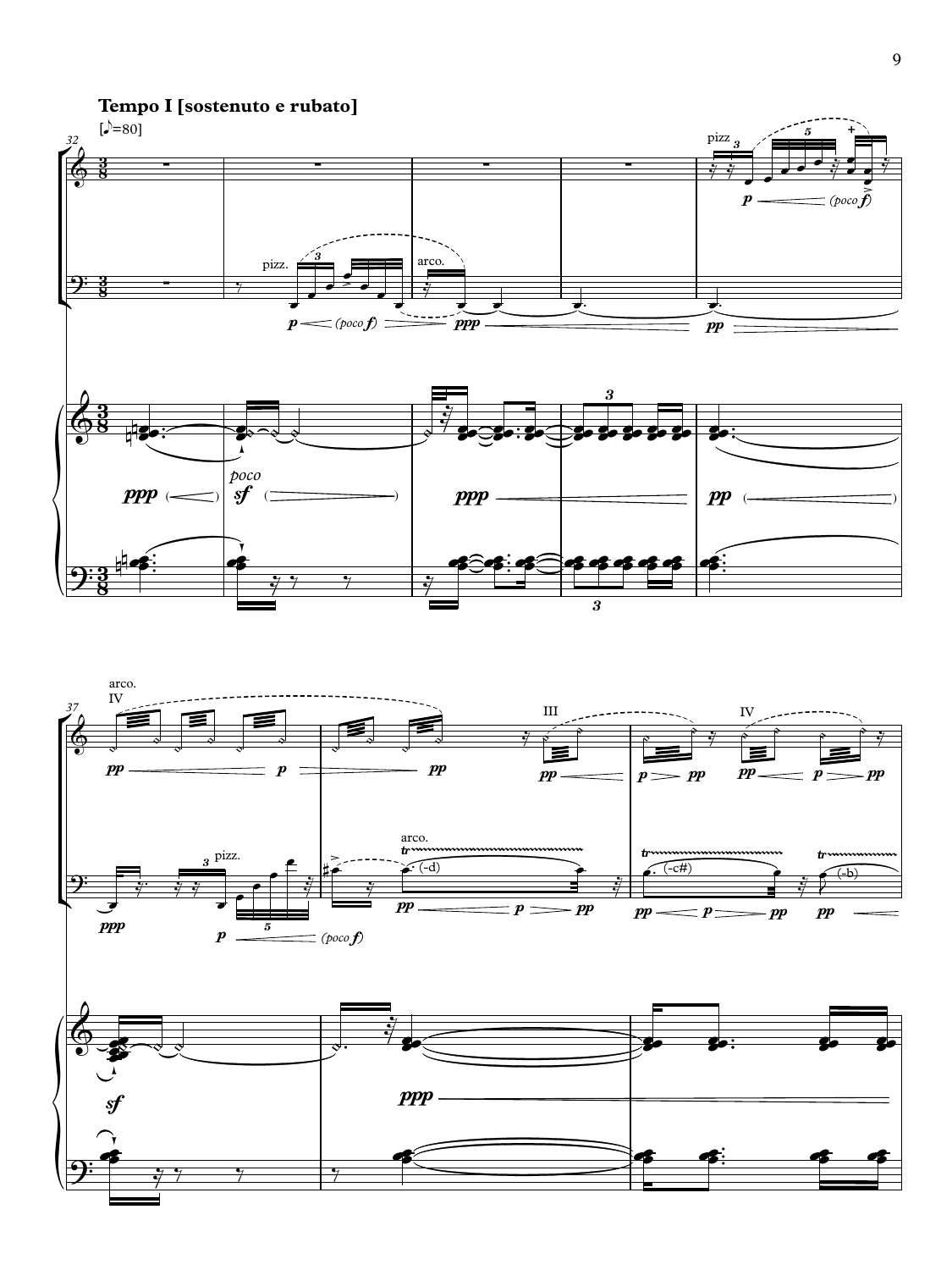

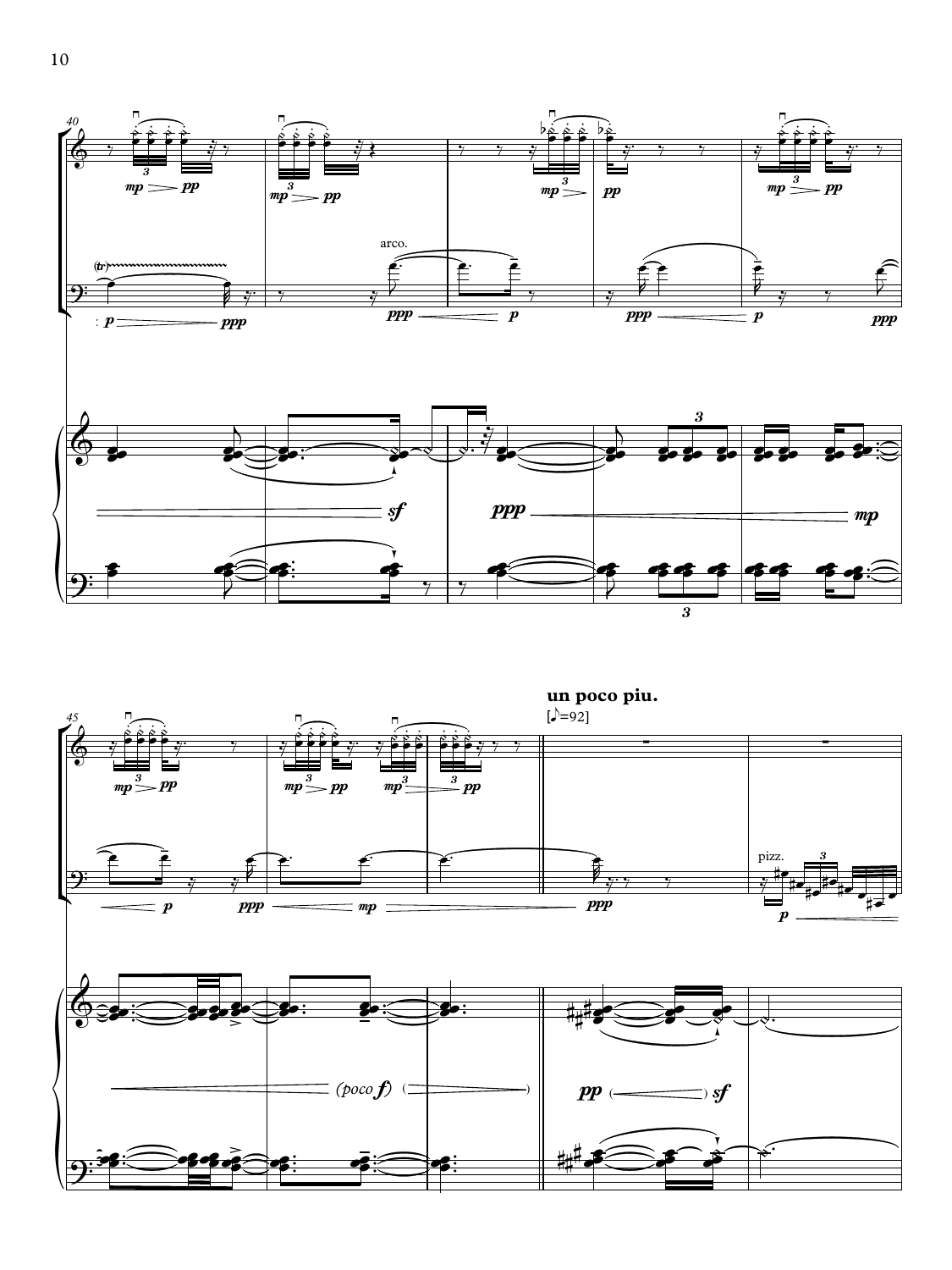

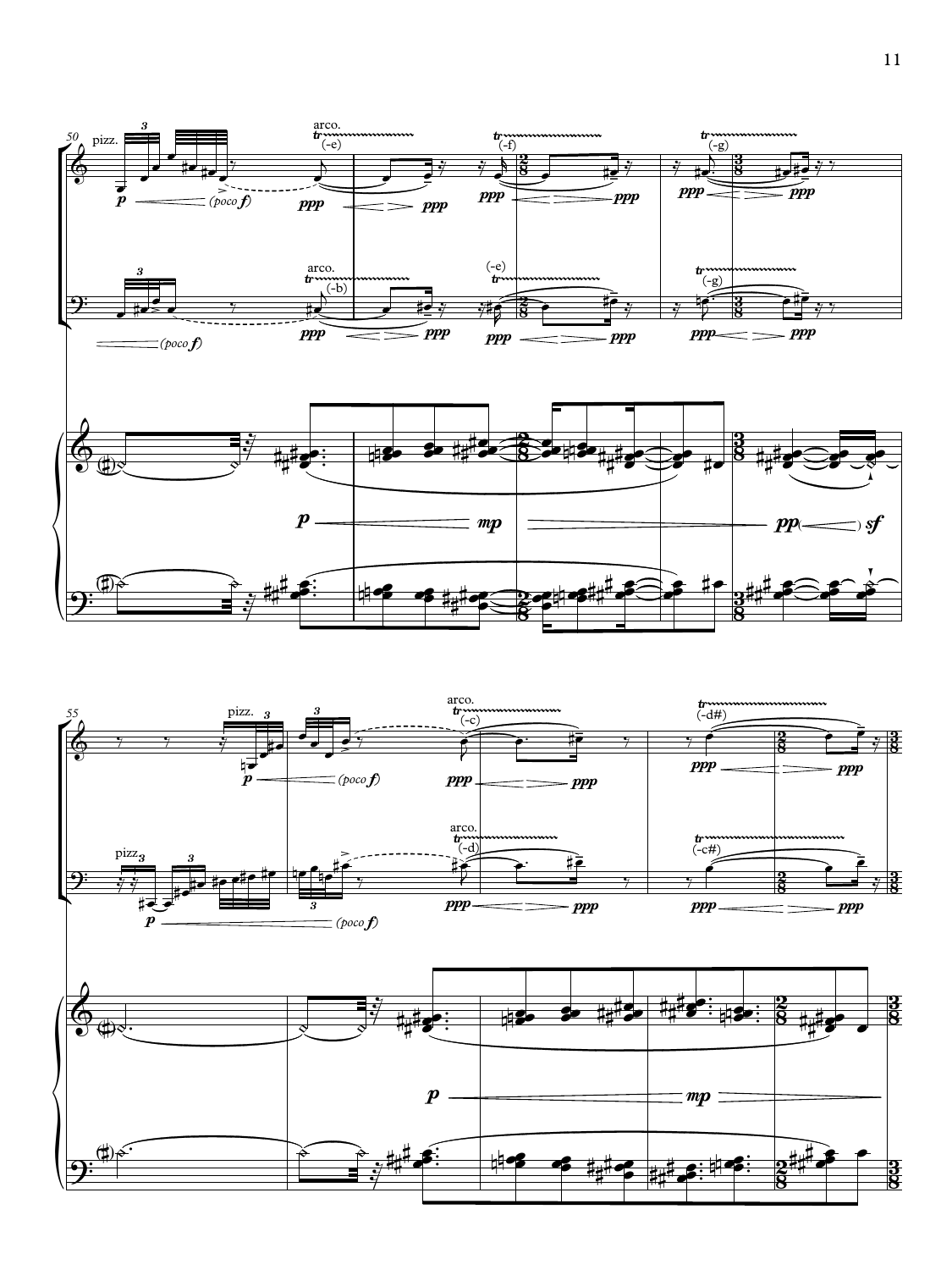

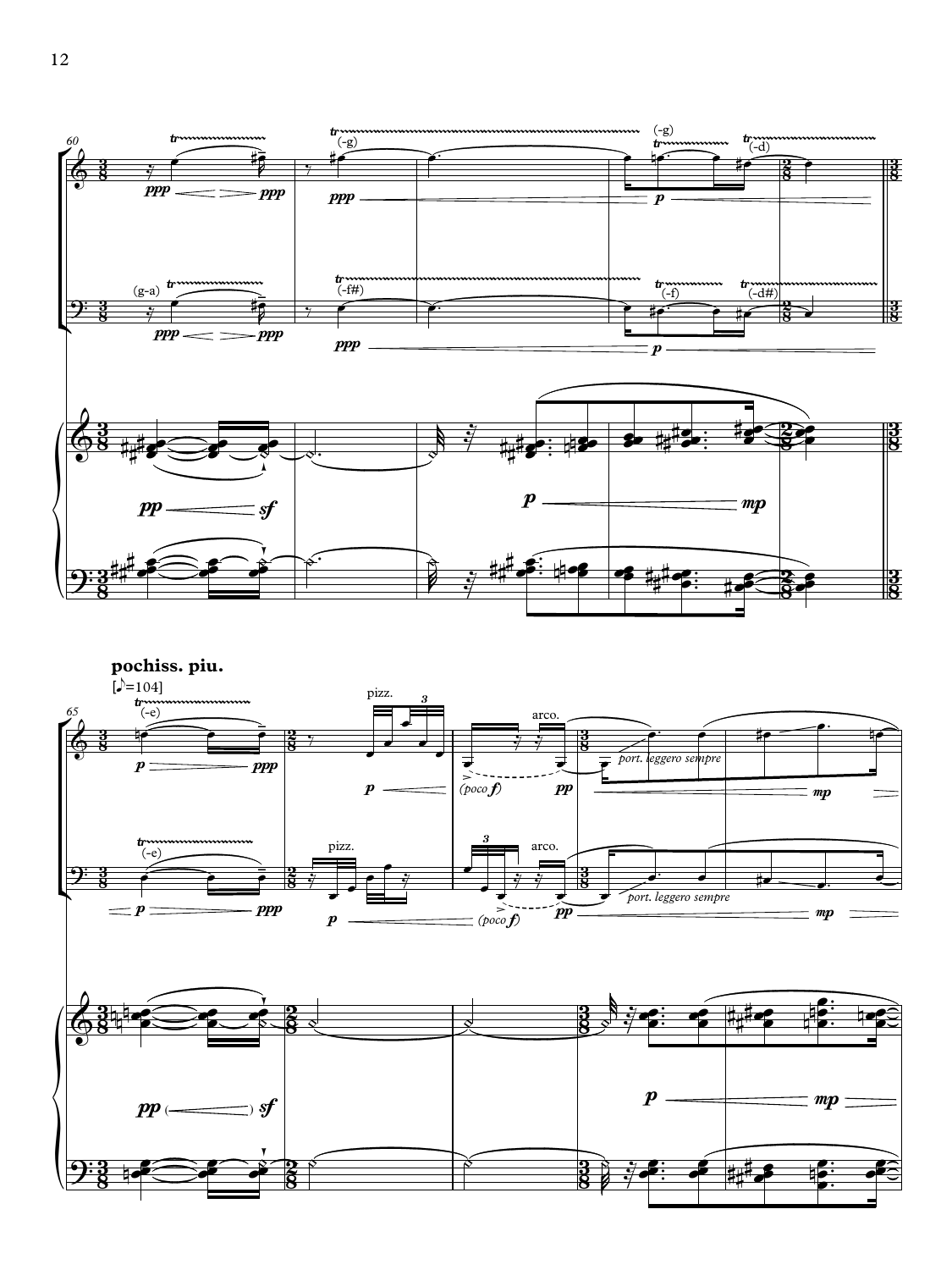

**molto meno e sempre rubato**

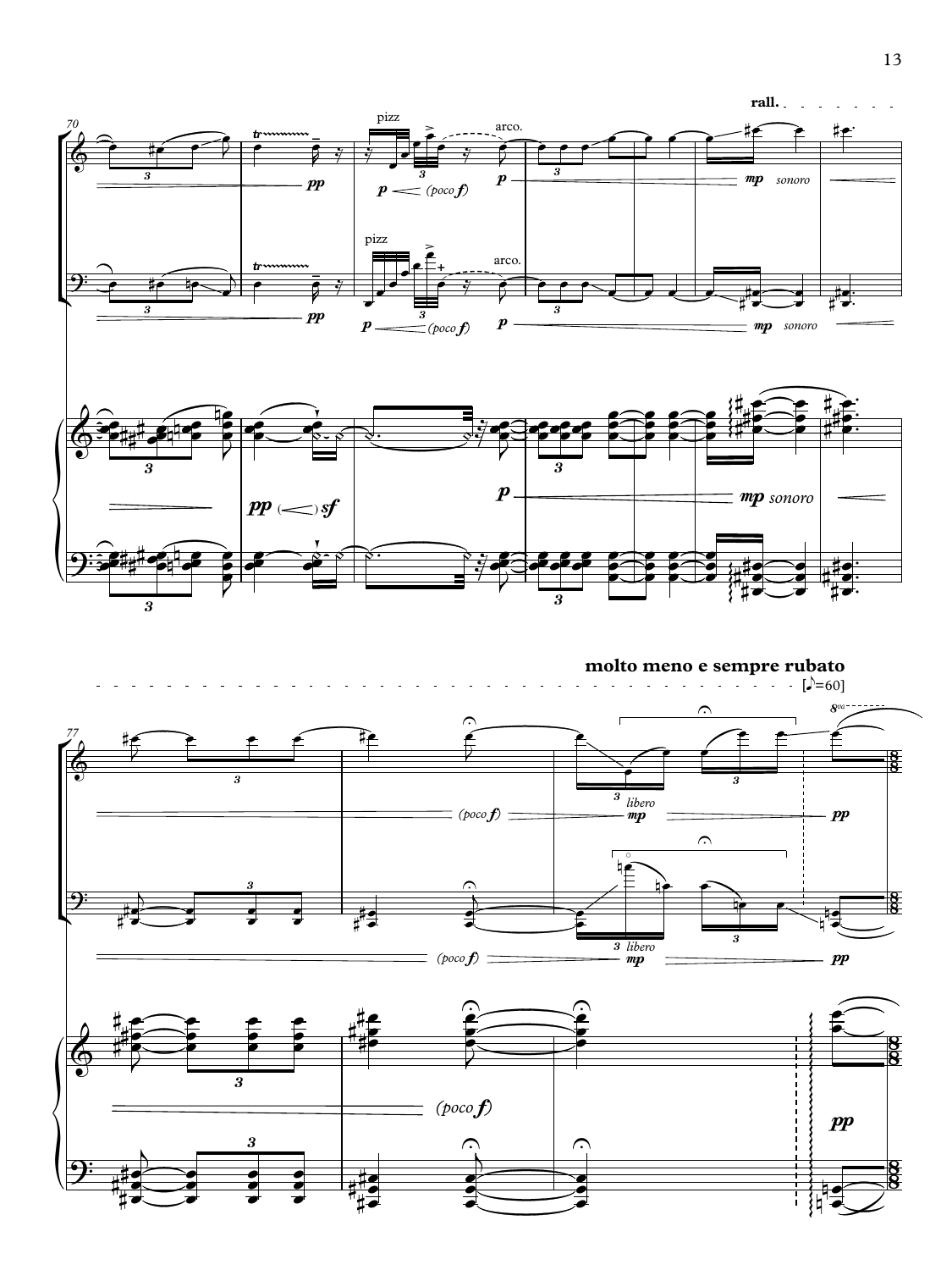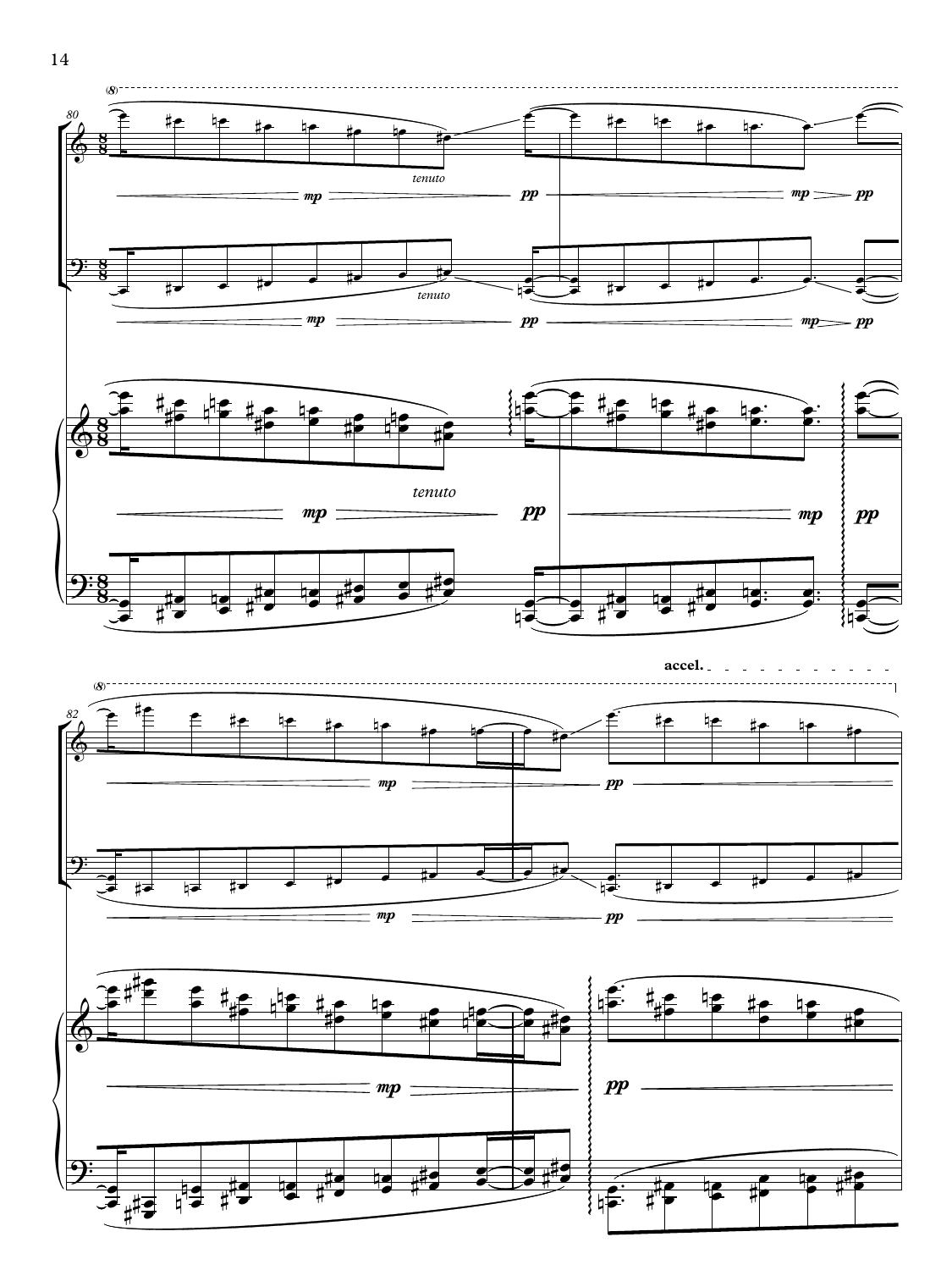

Doppio mov. [scorrevole]

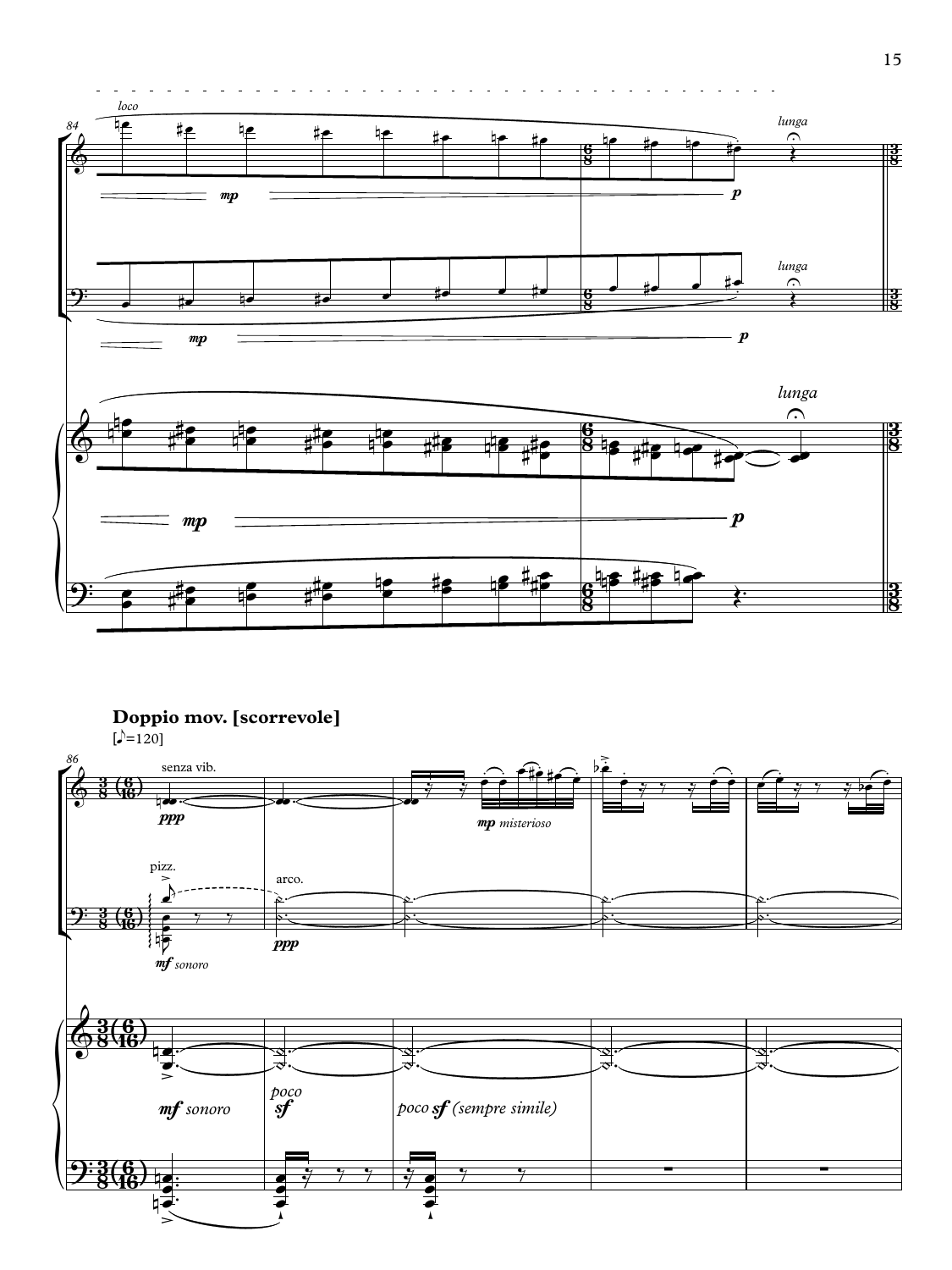

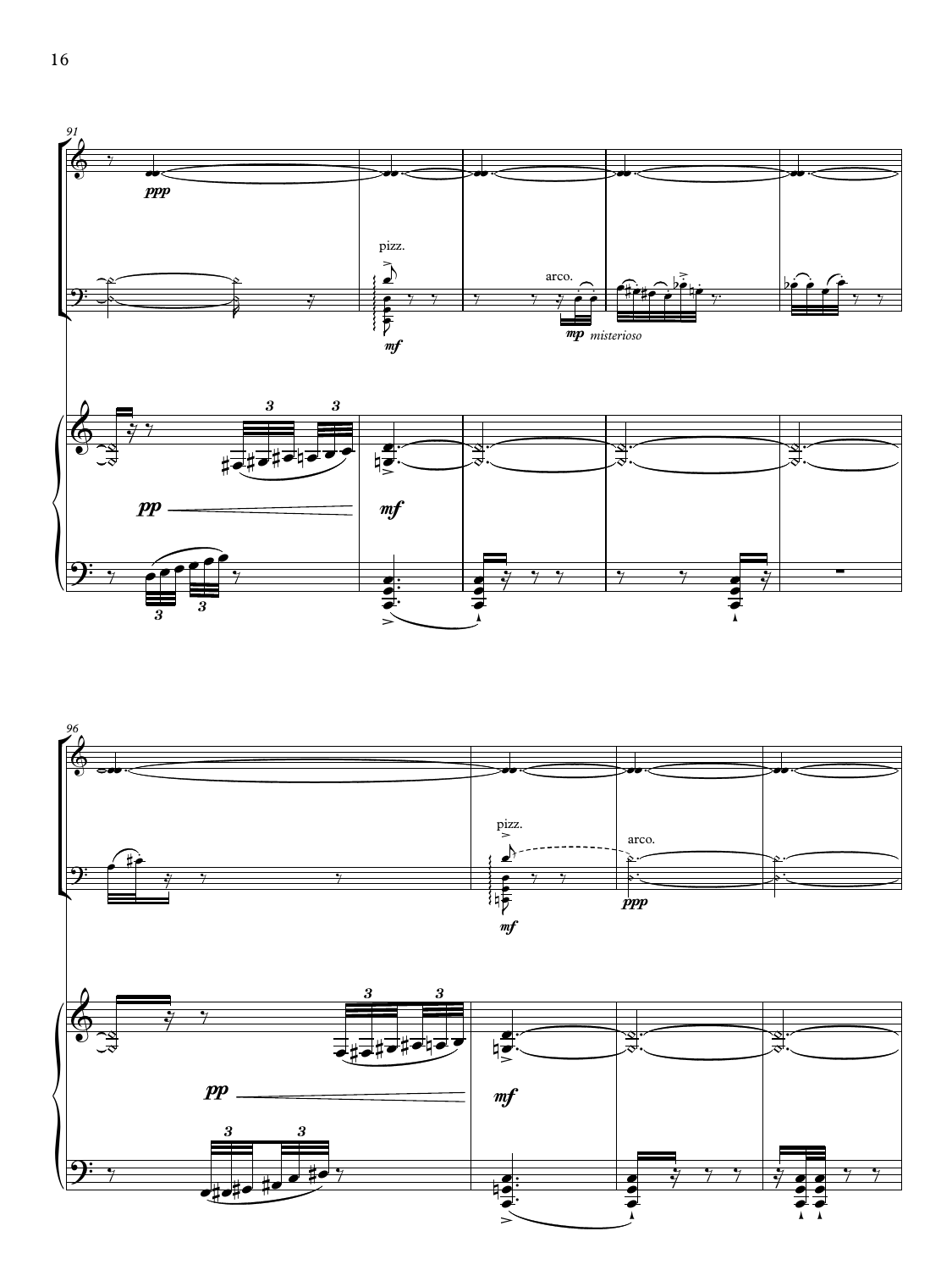

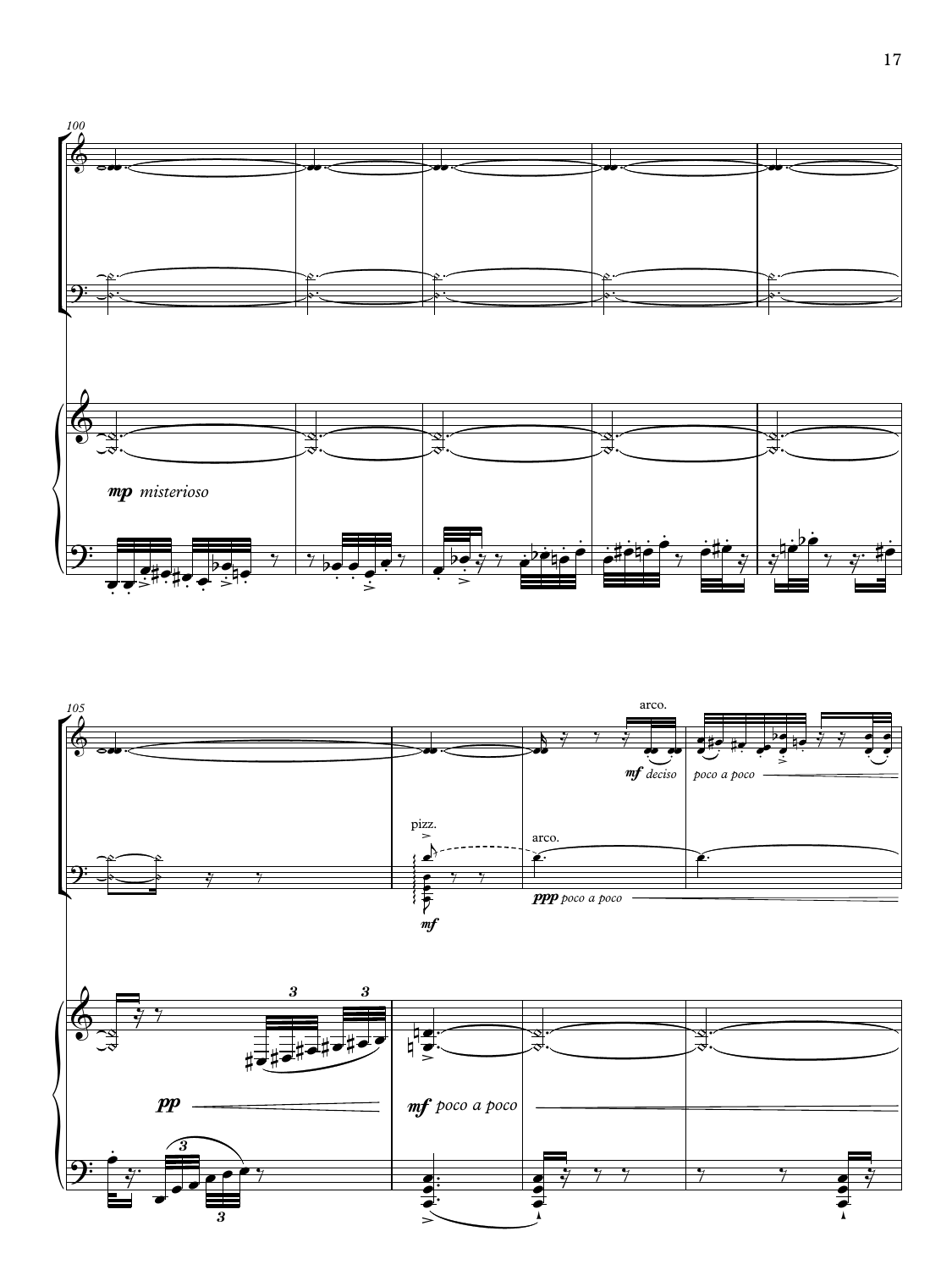

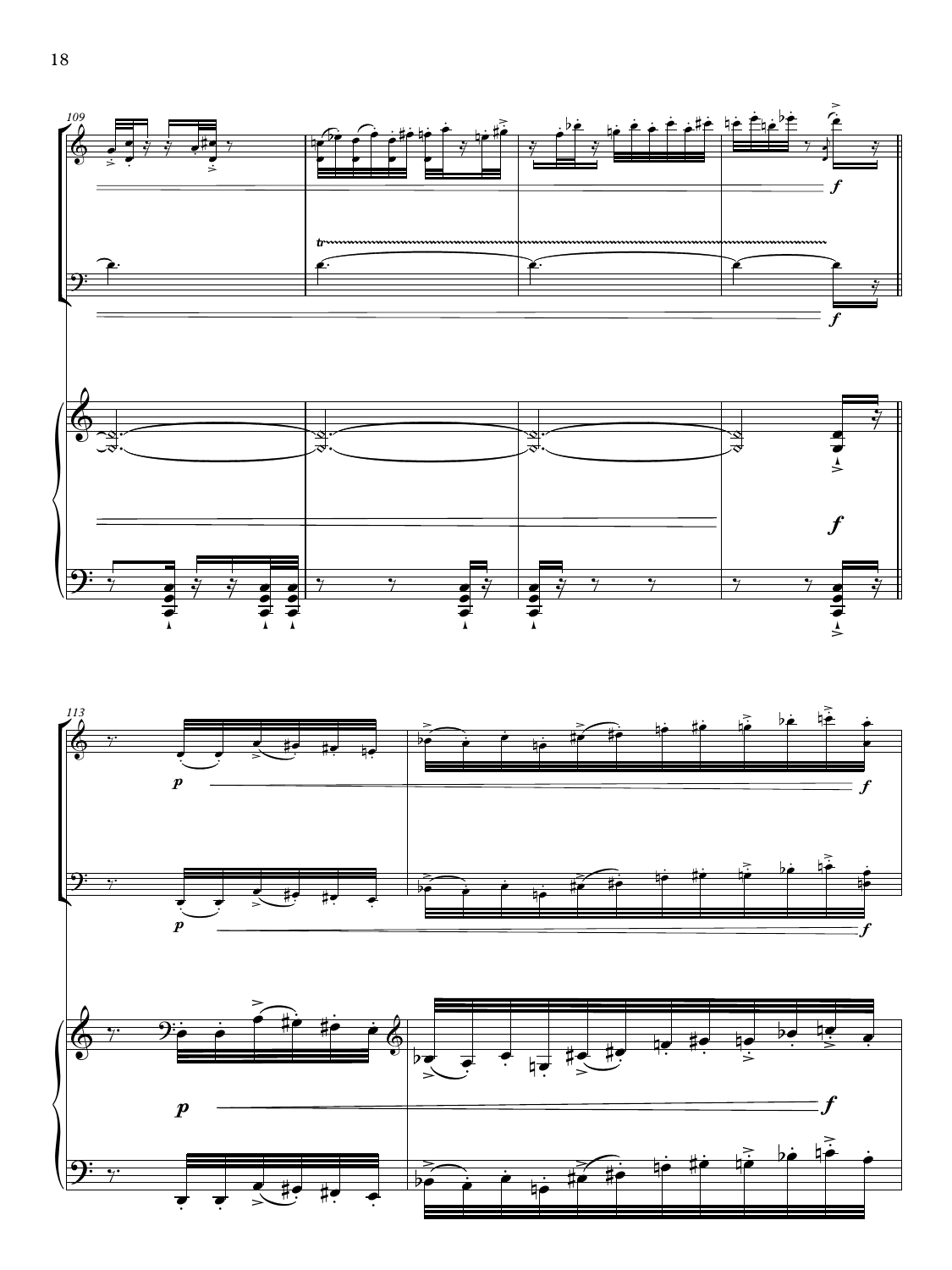

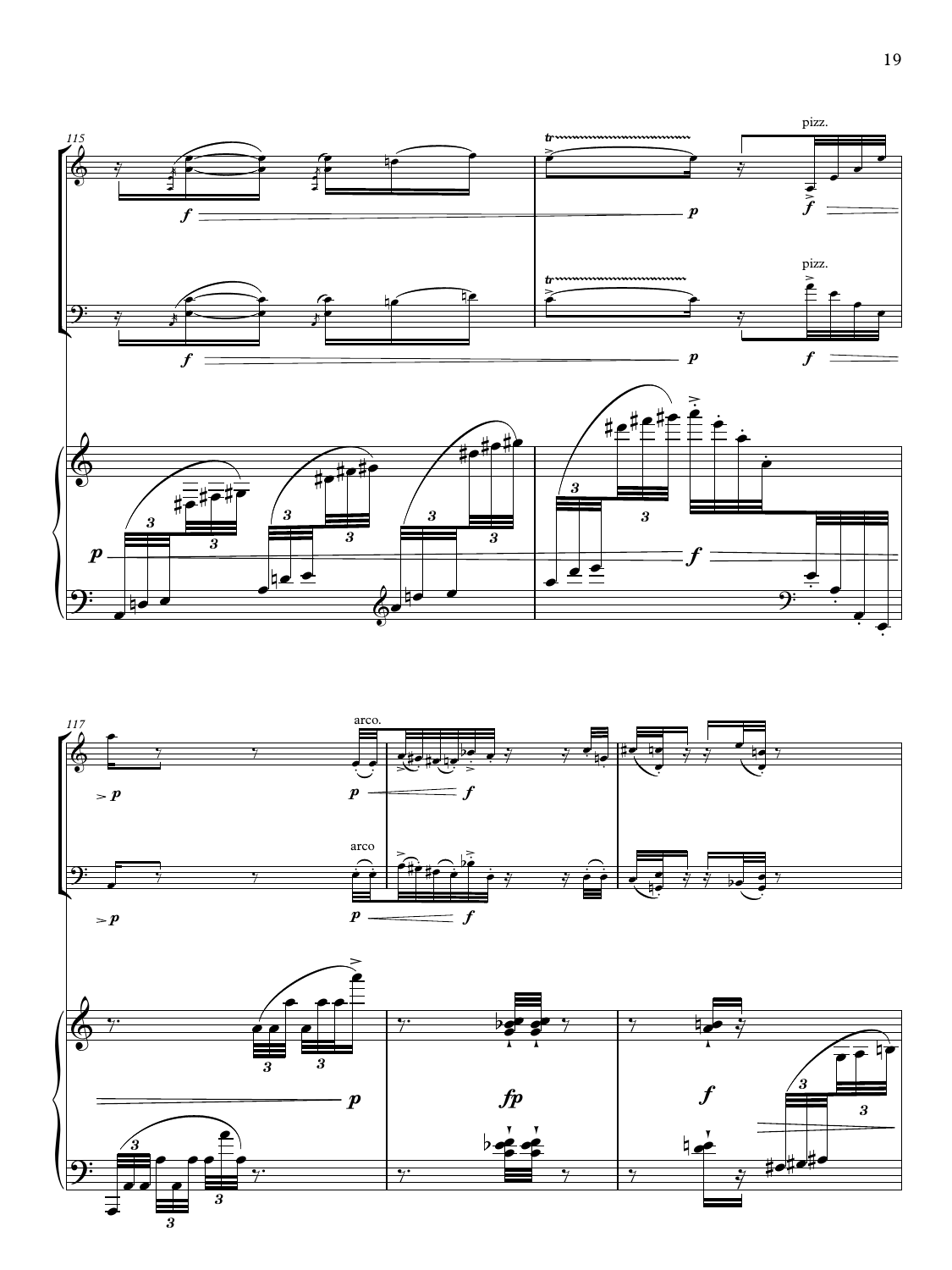

⋕Ӛ

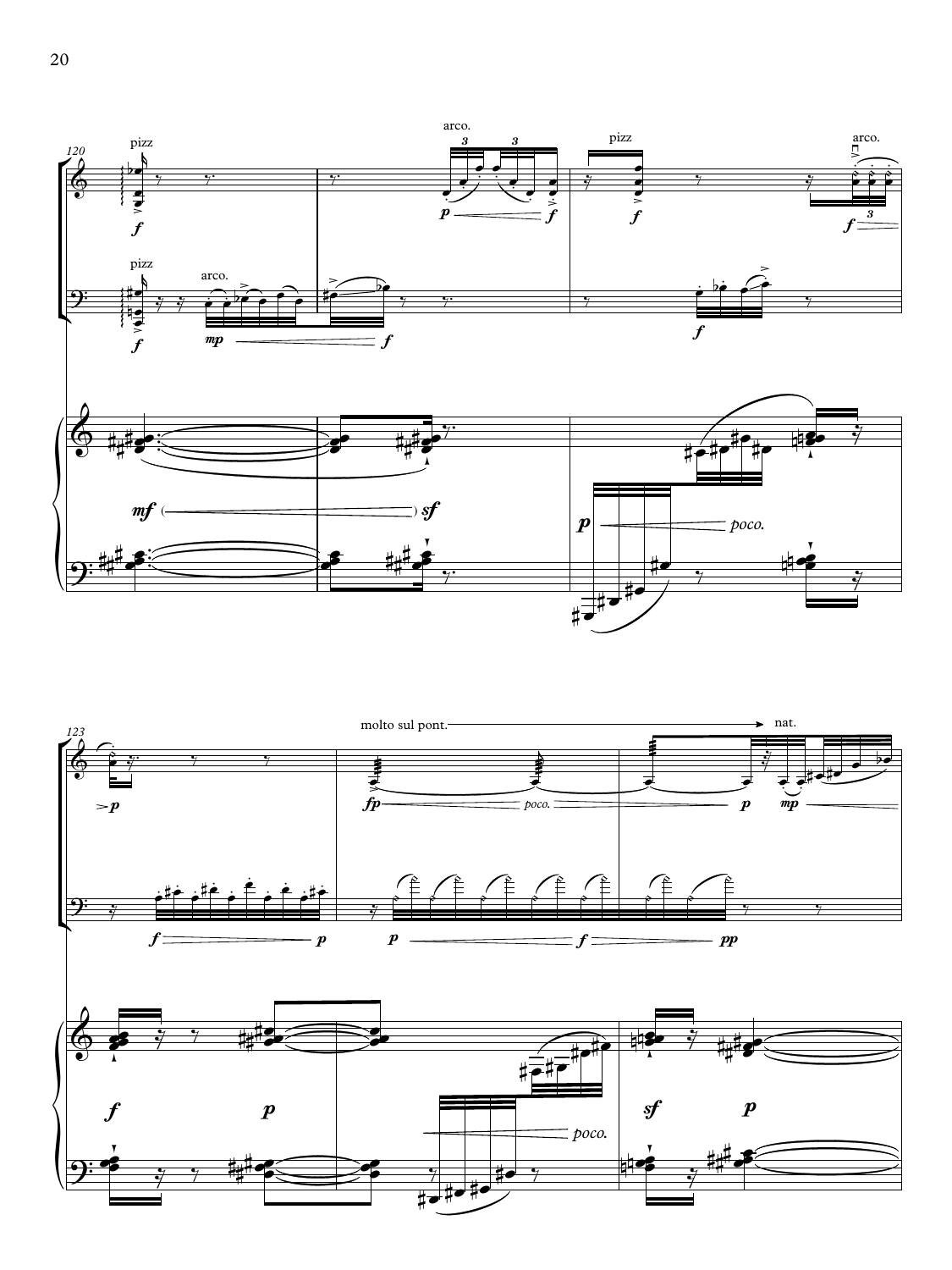

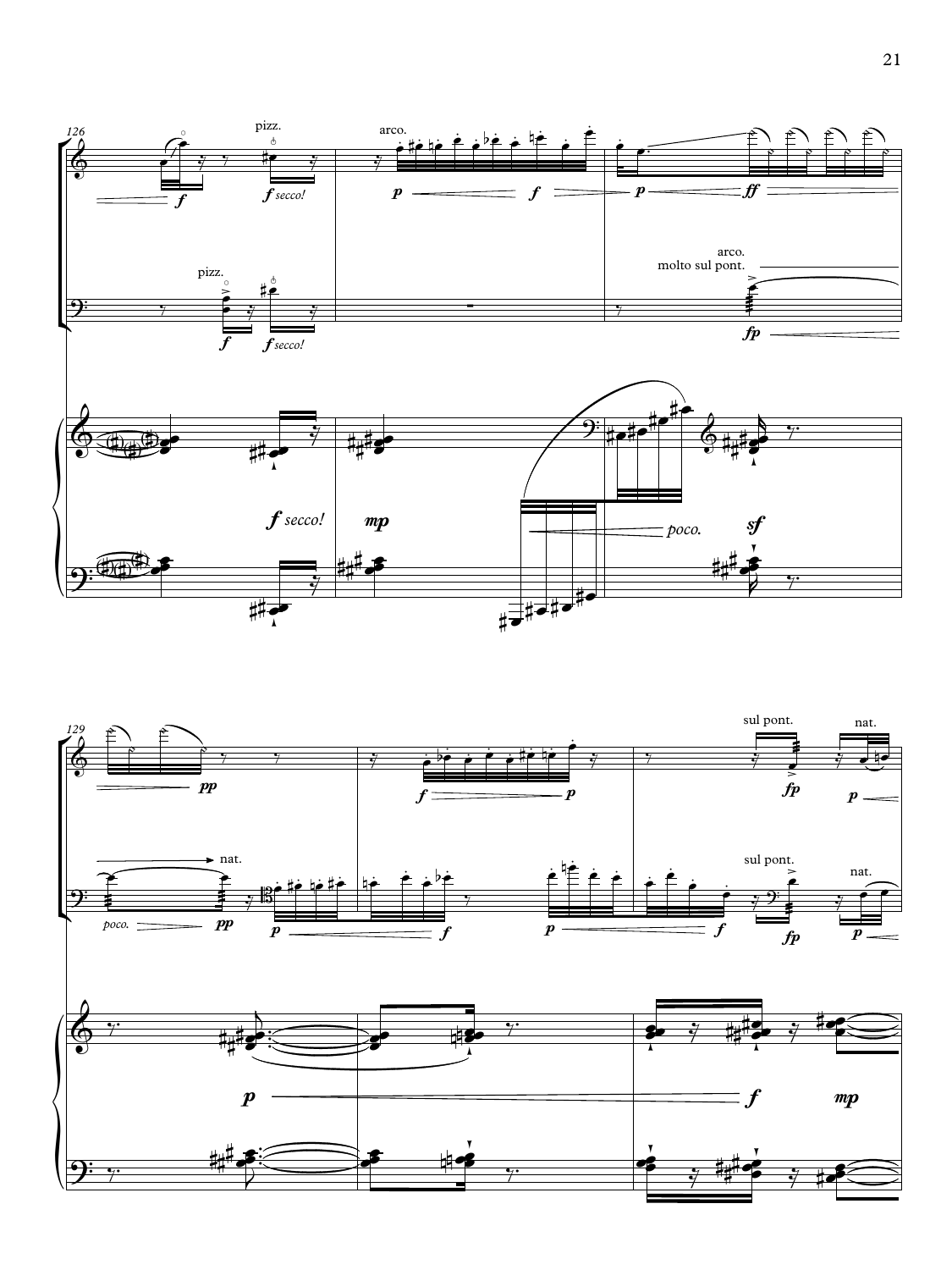



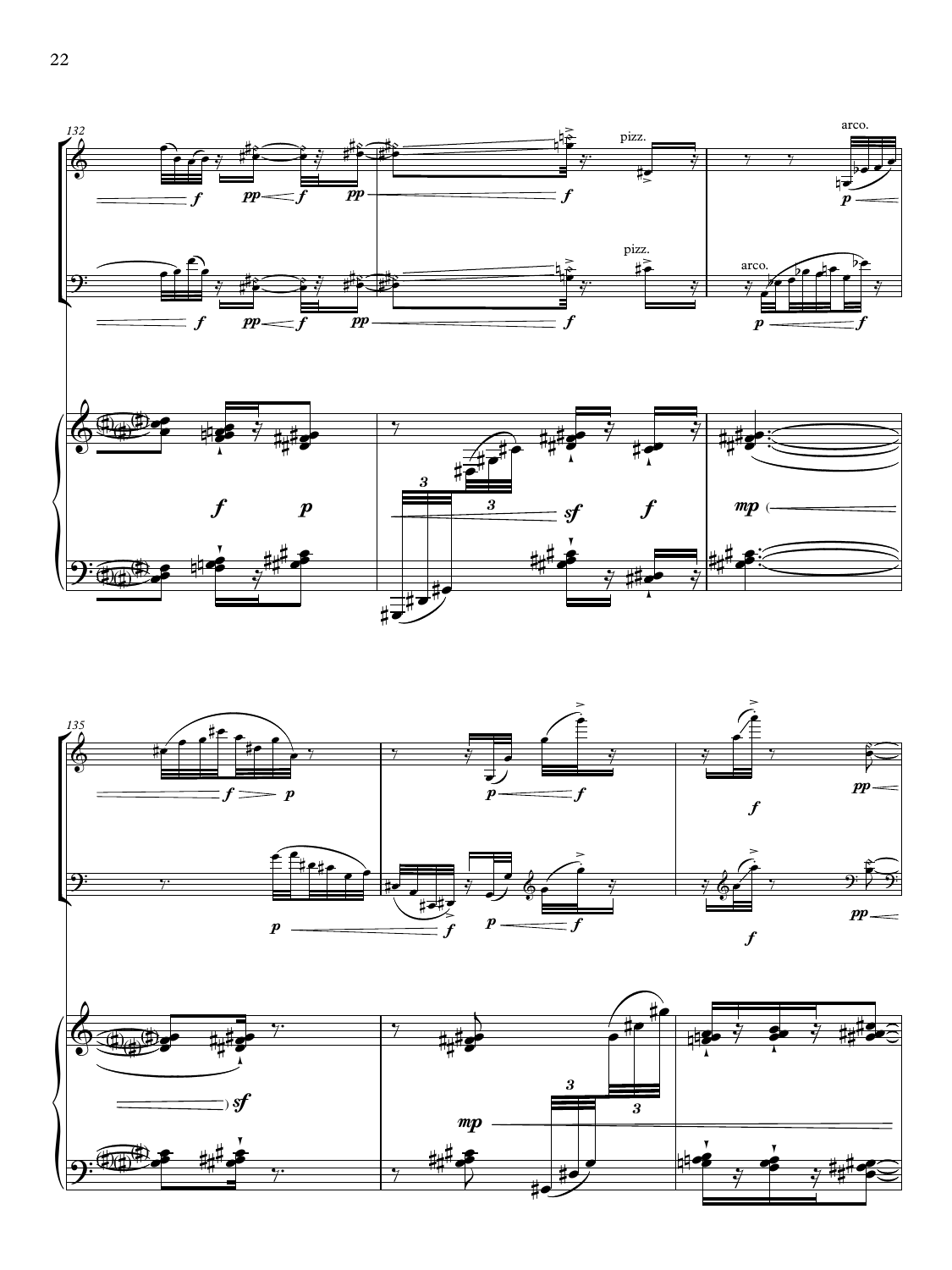

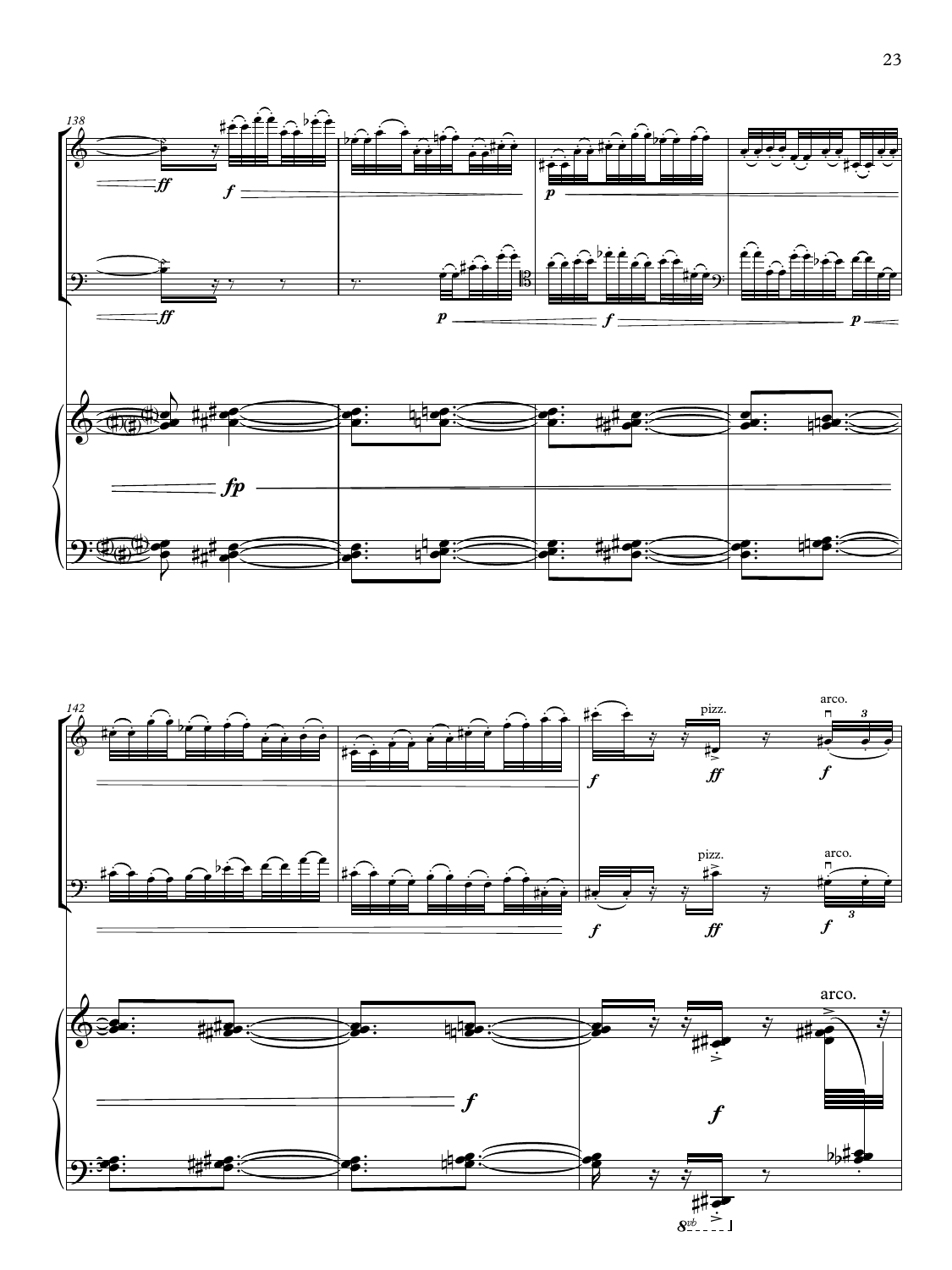

靾

**th<sup>is</sup>** 

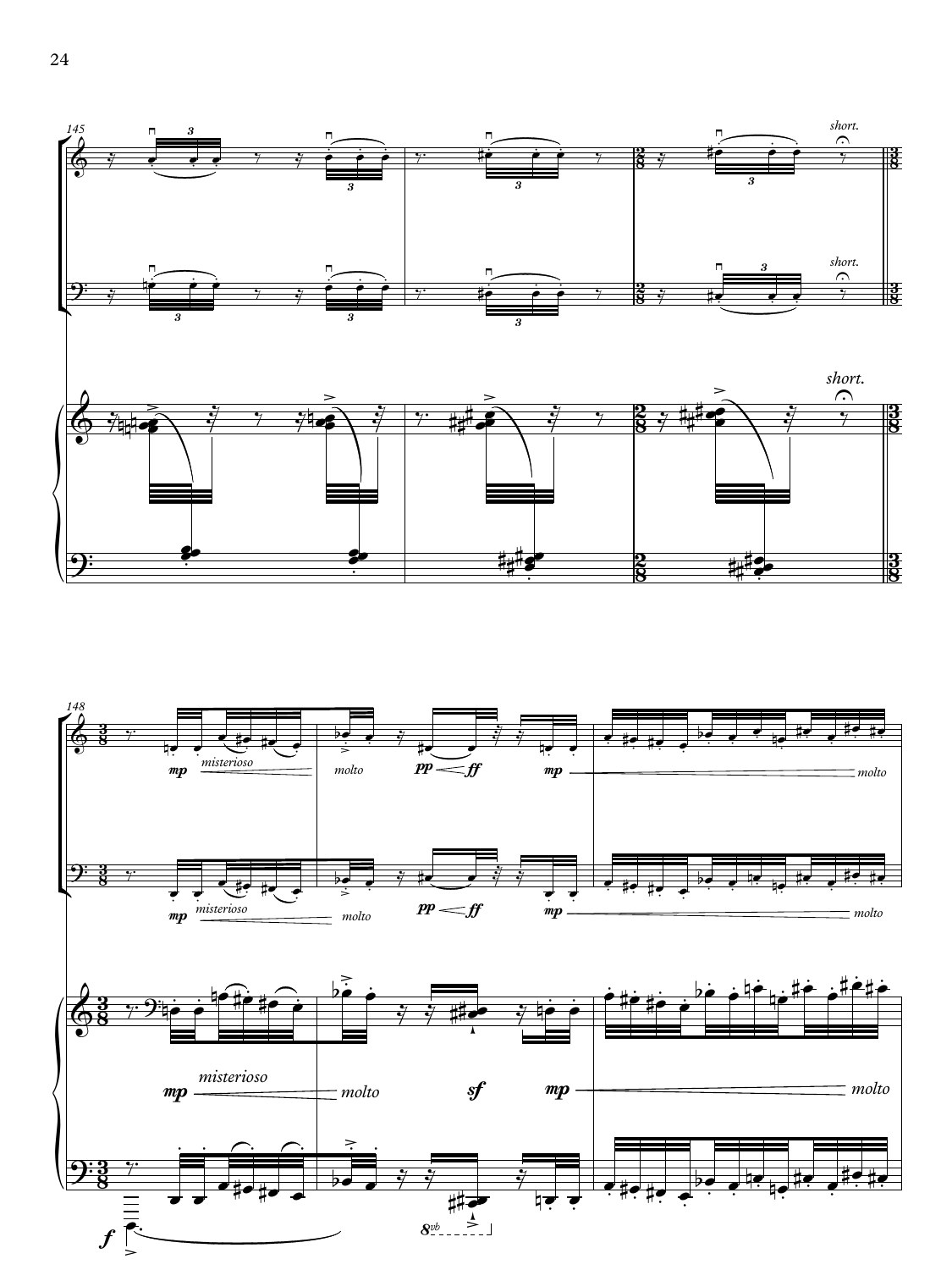

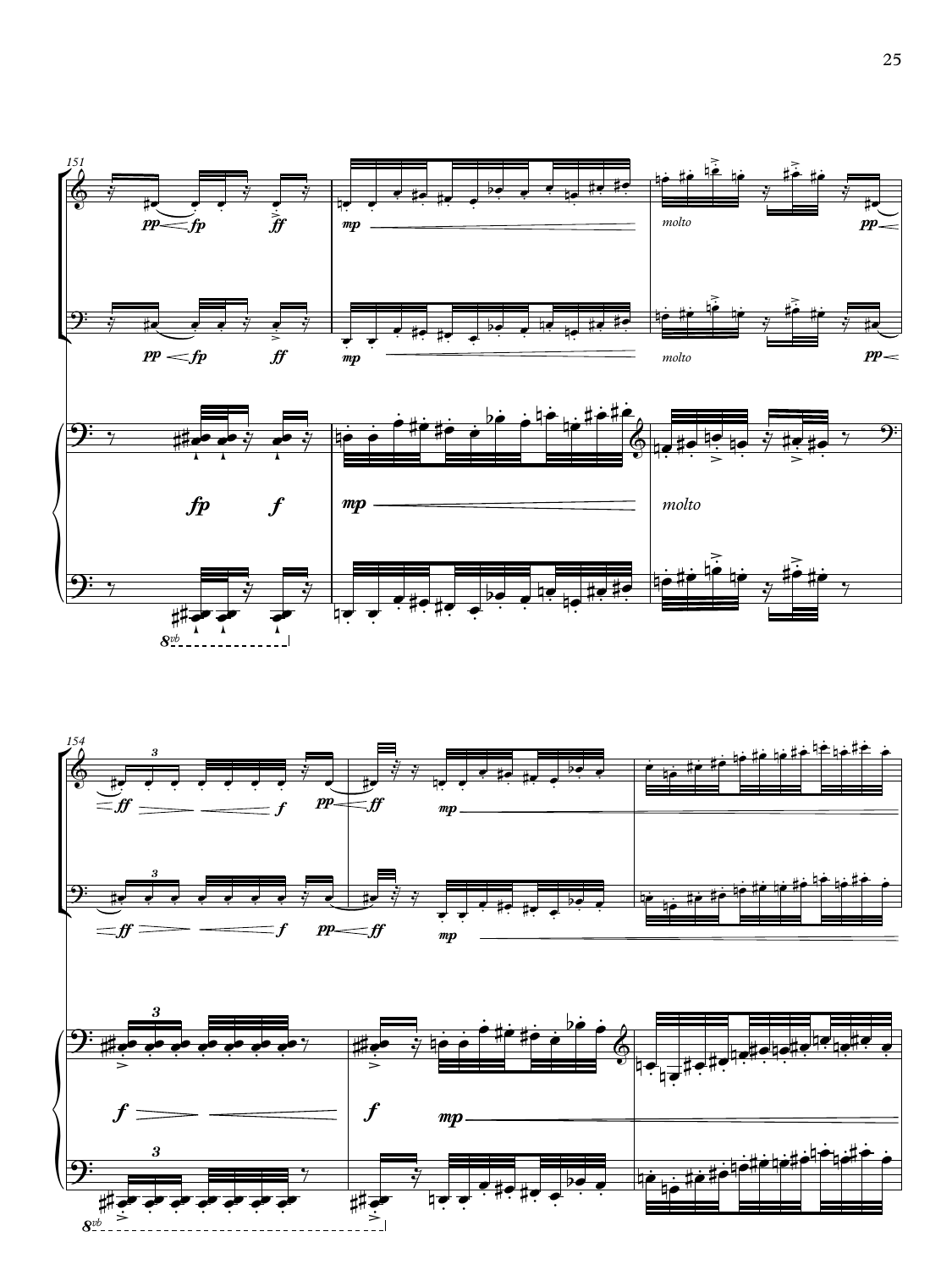



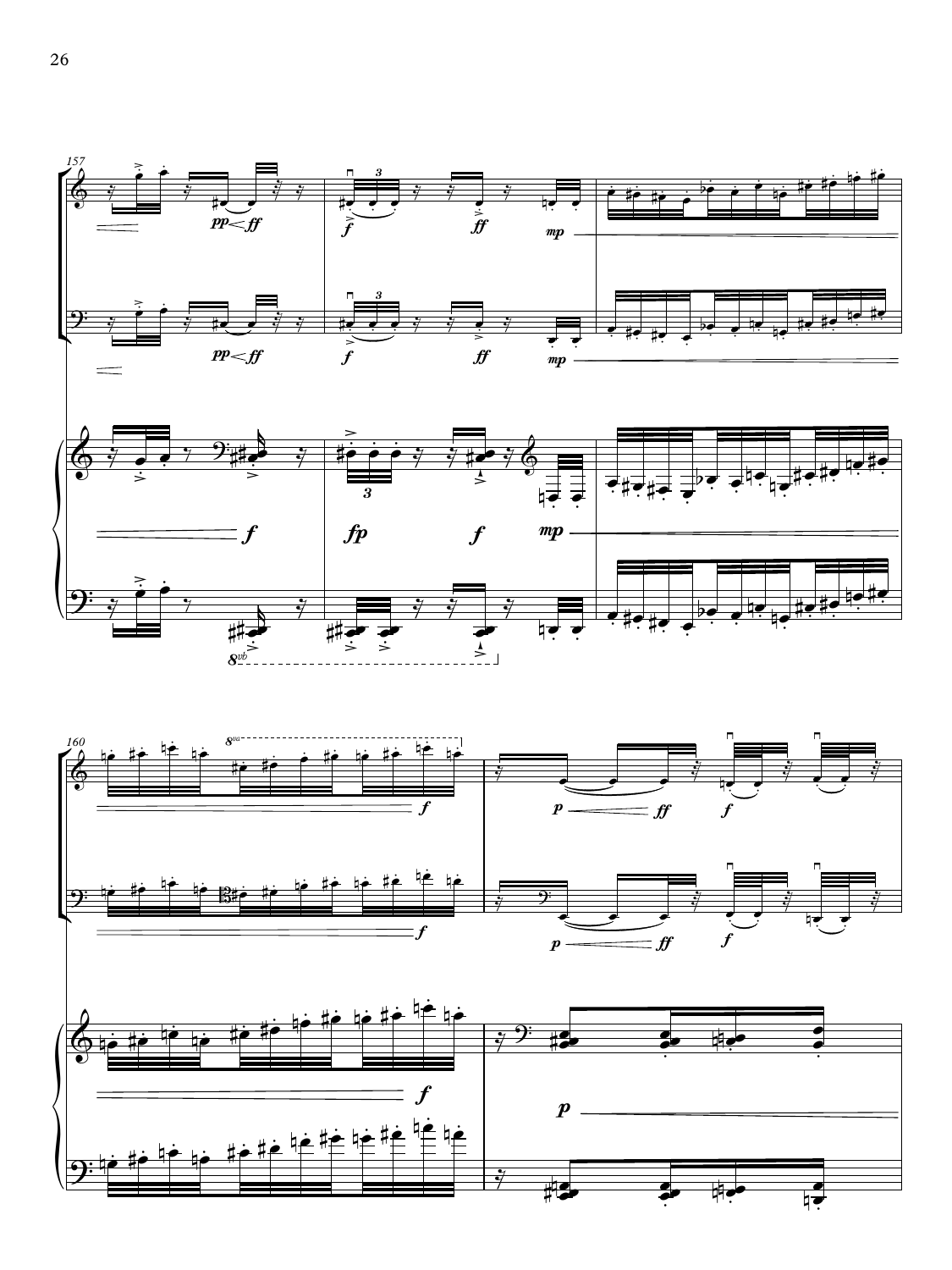



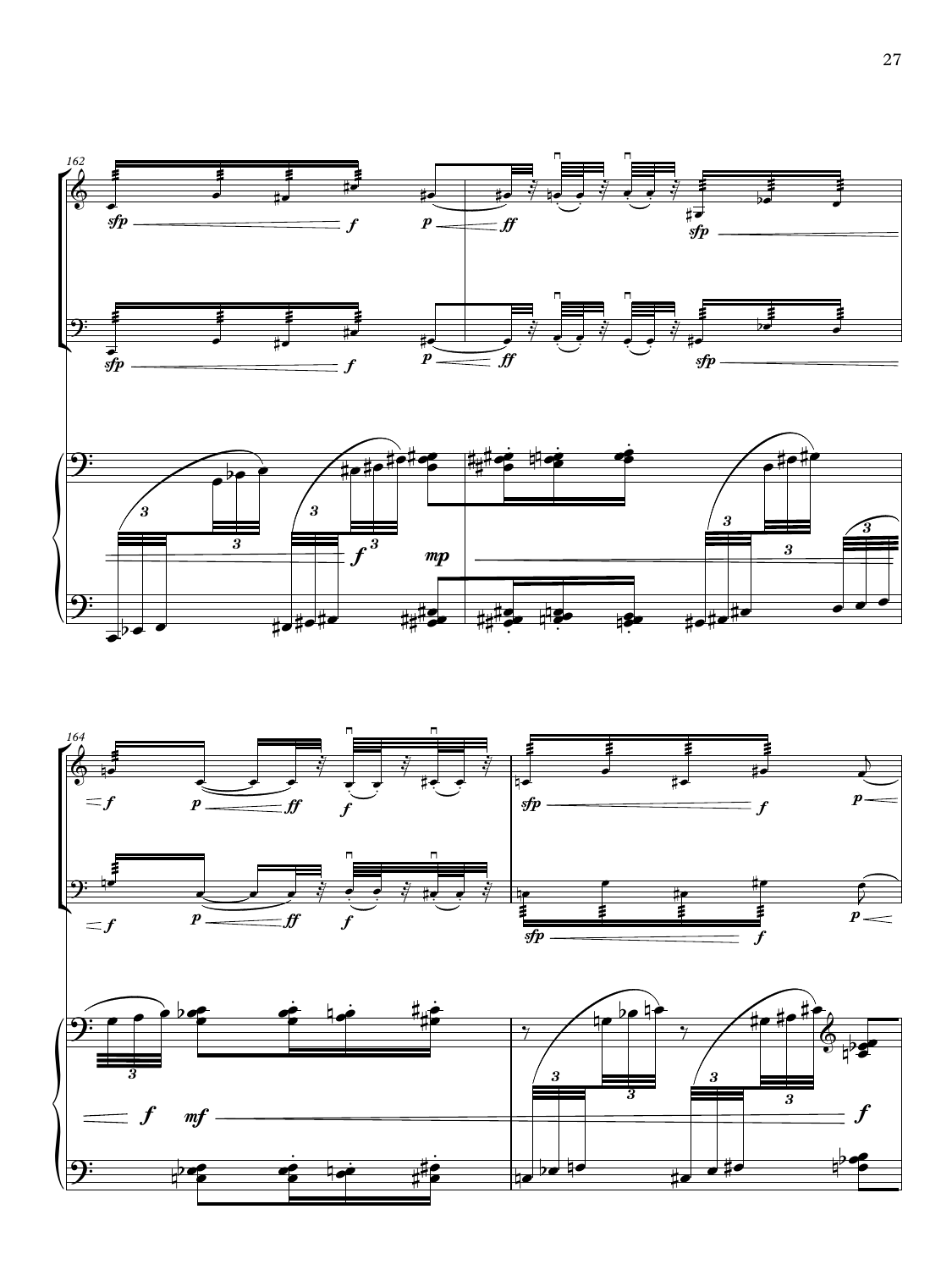

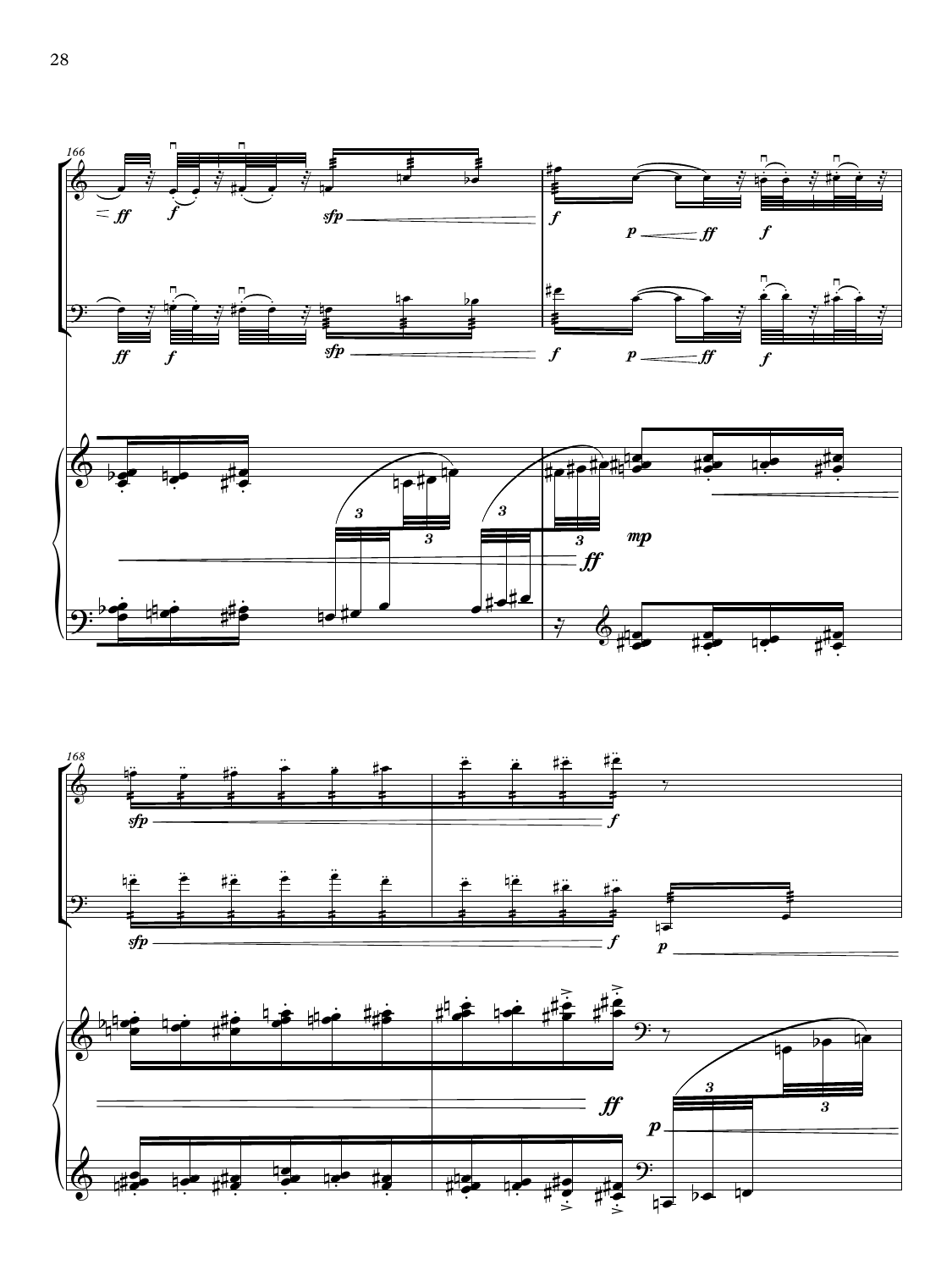

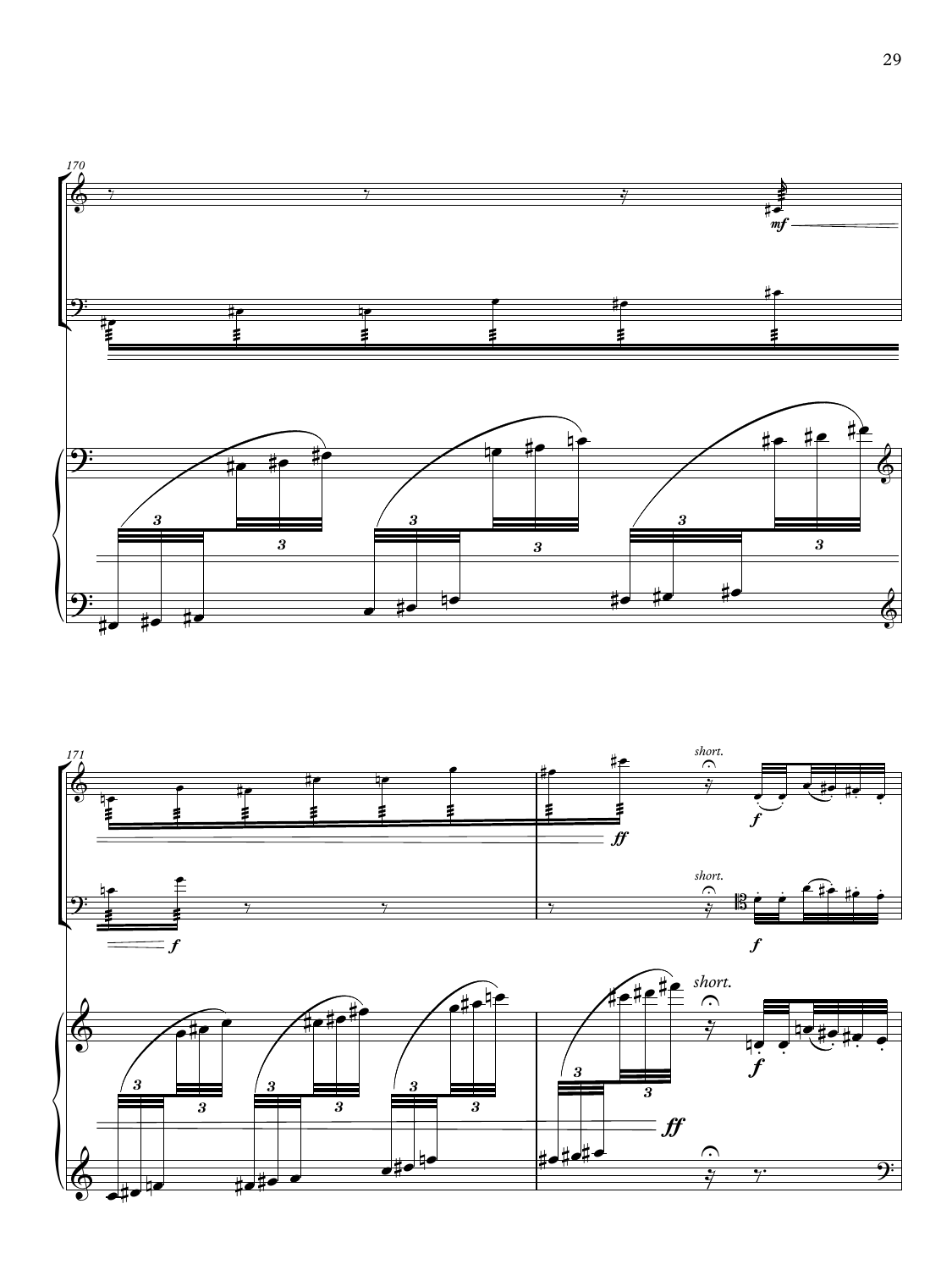





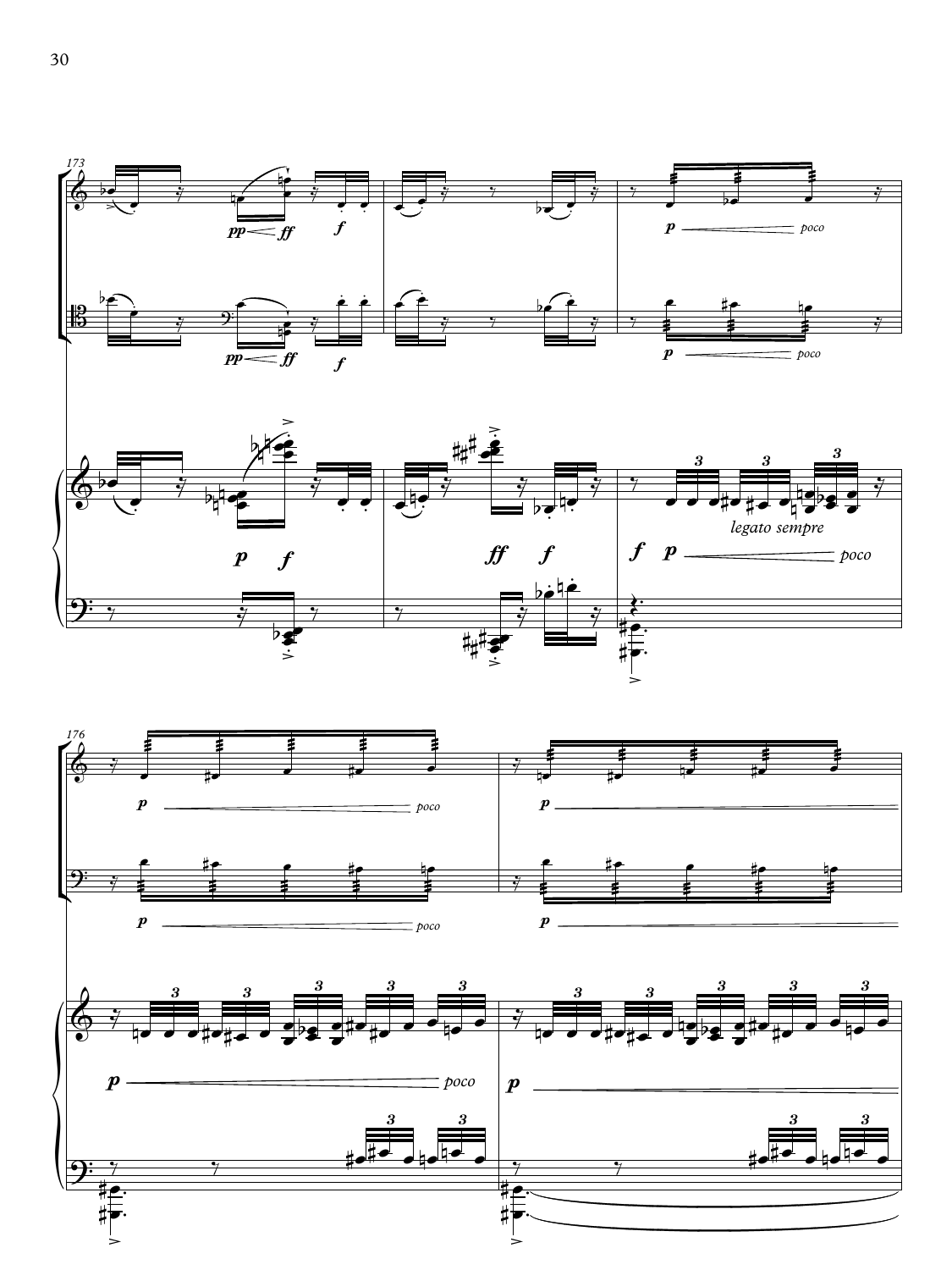

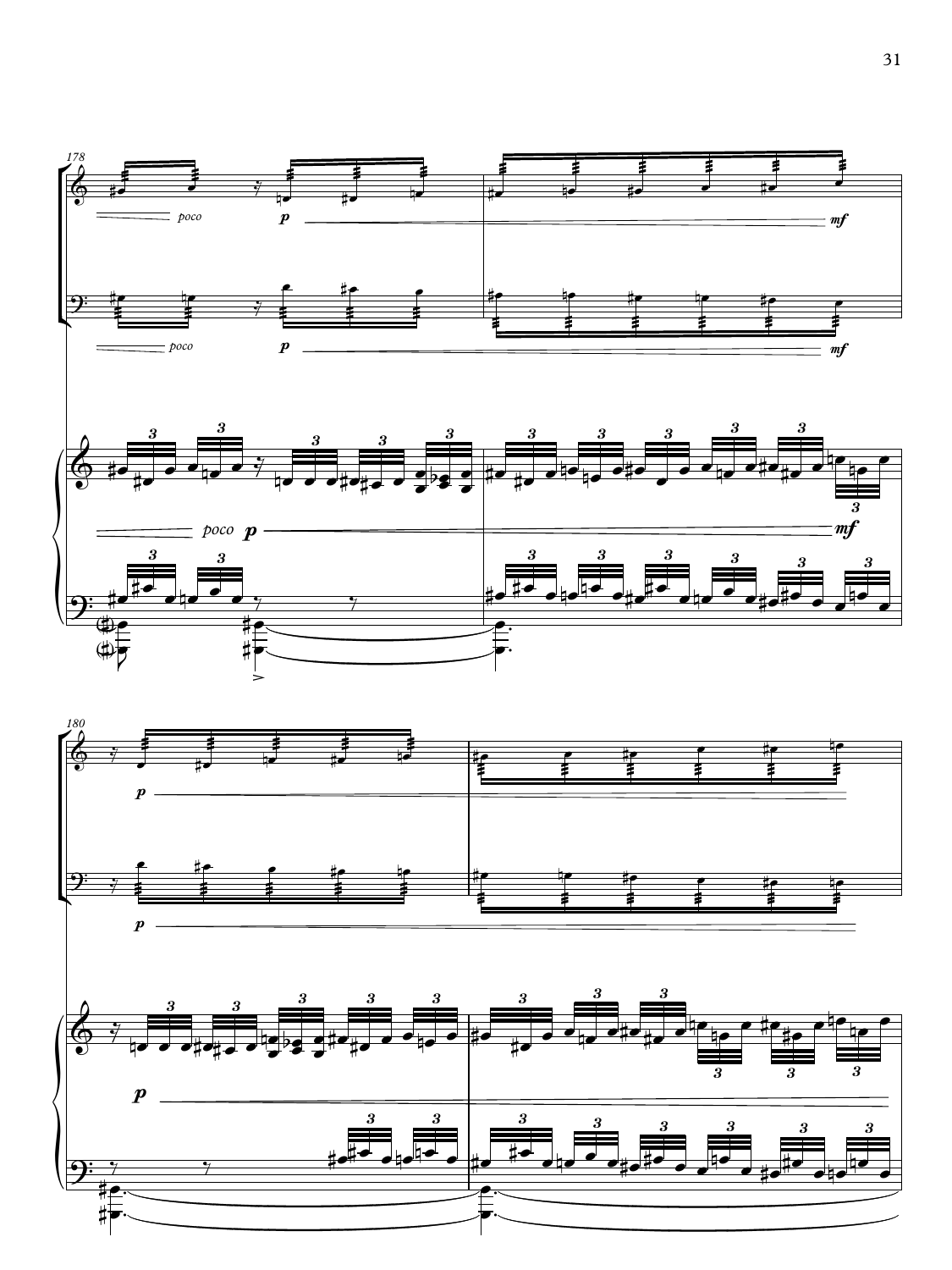

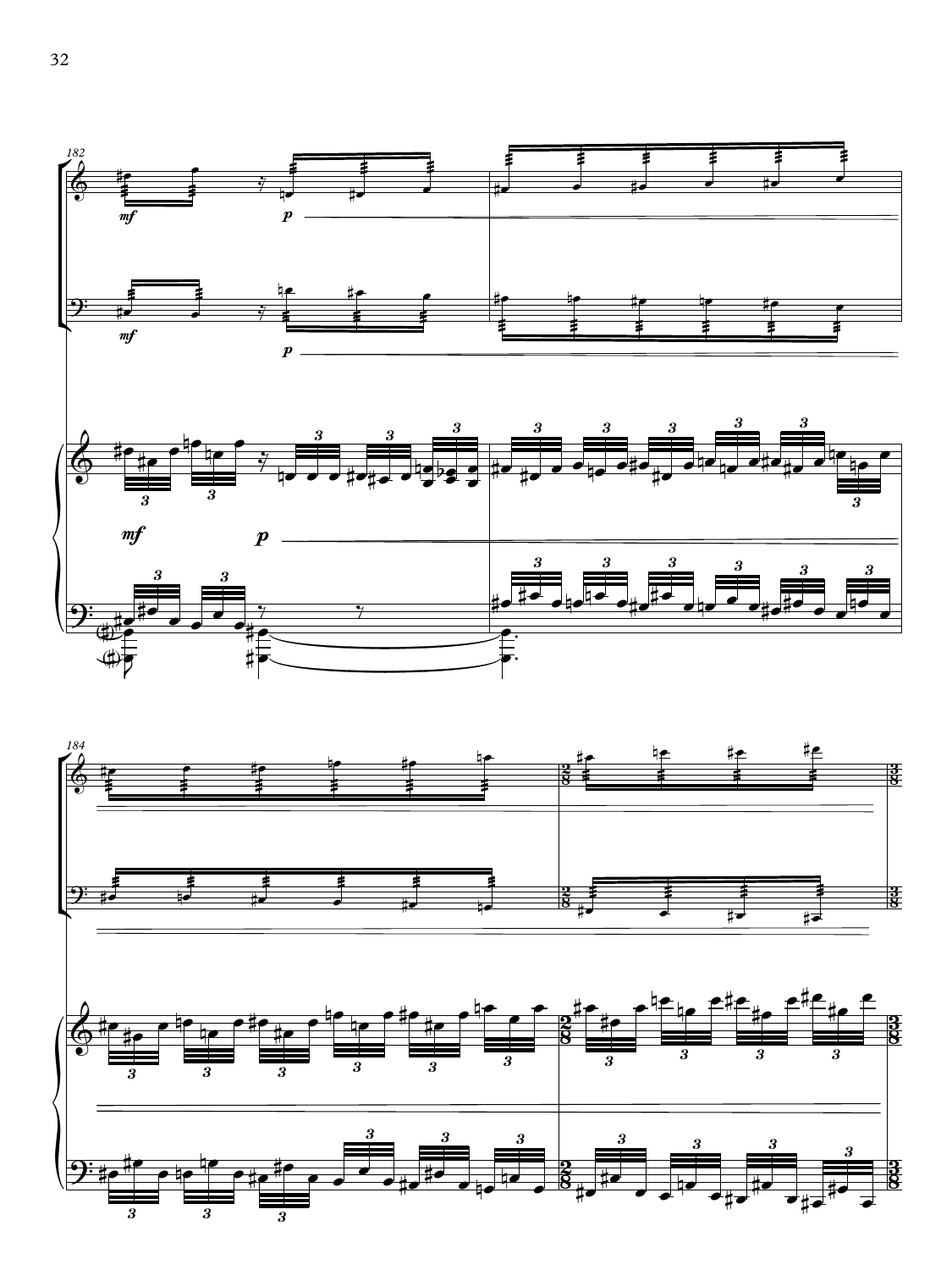

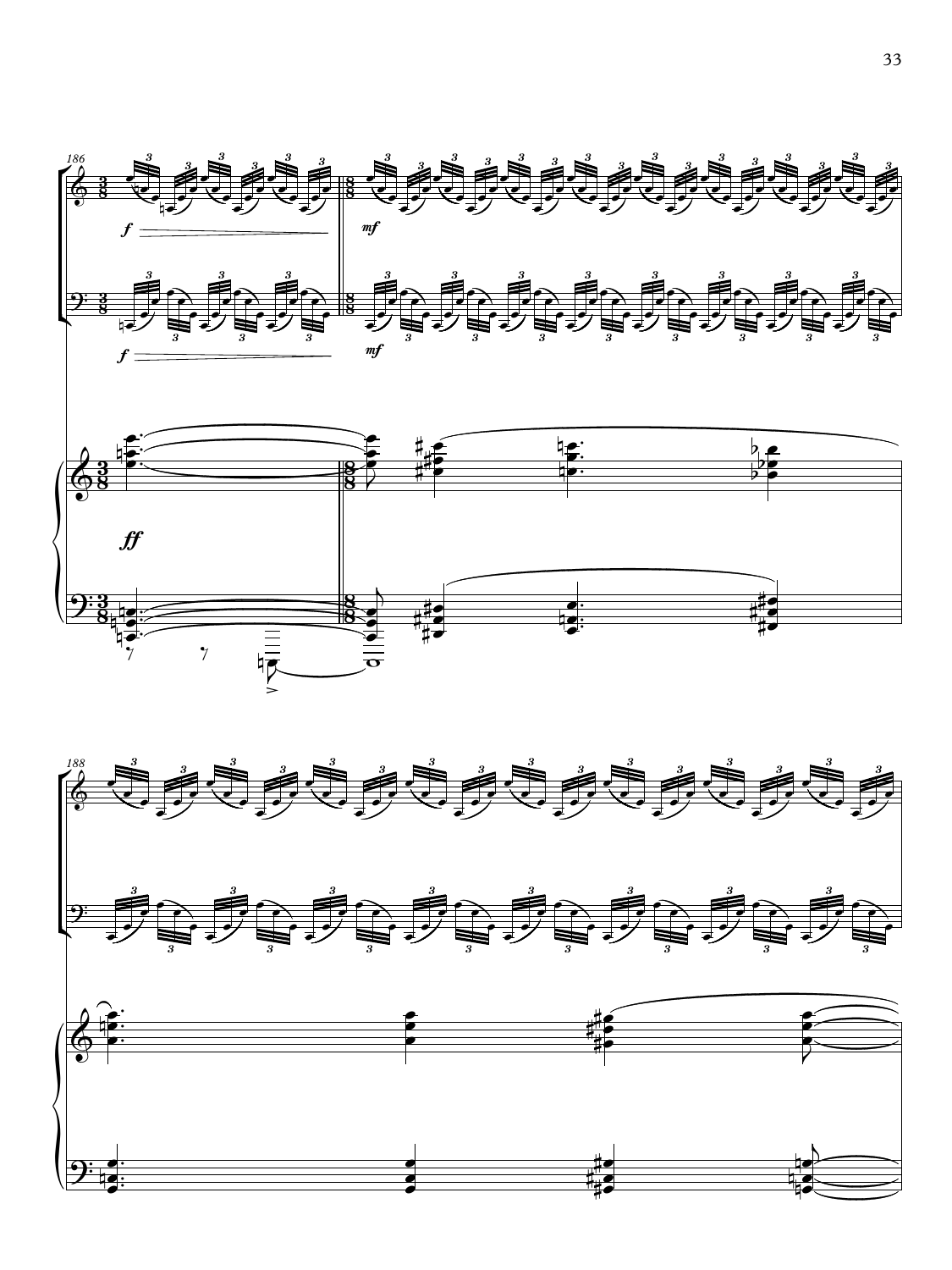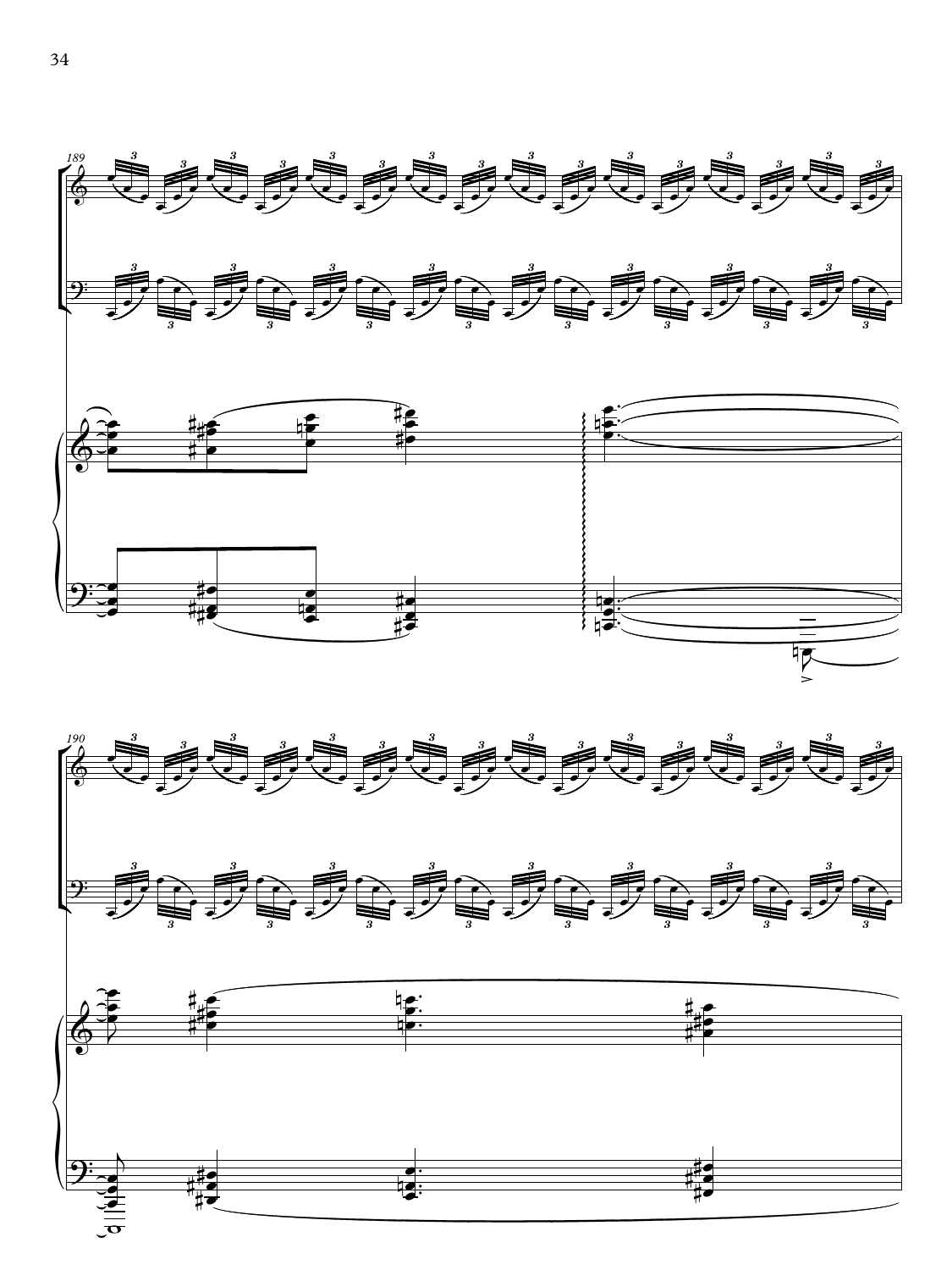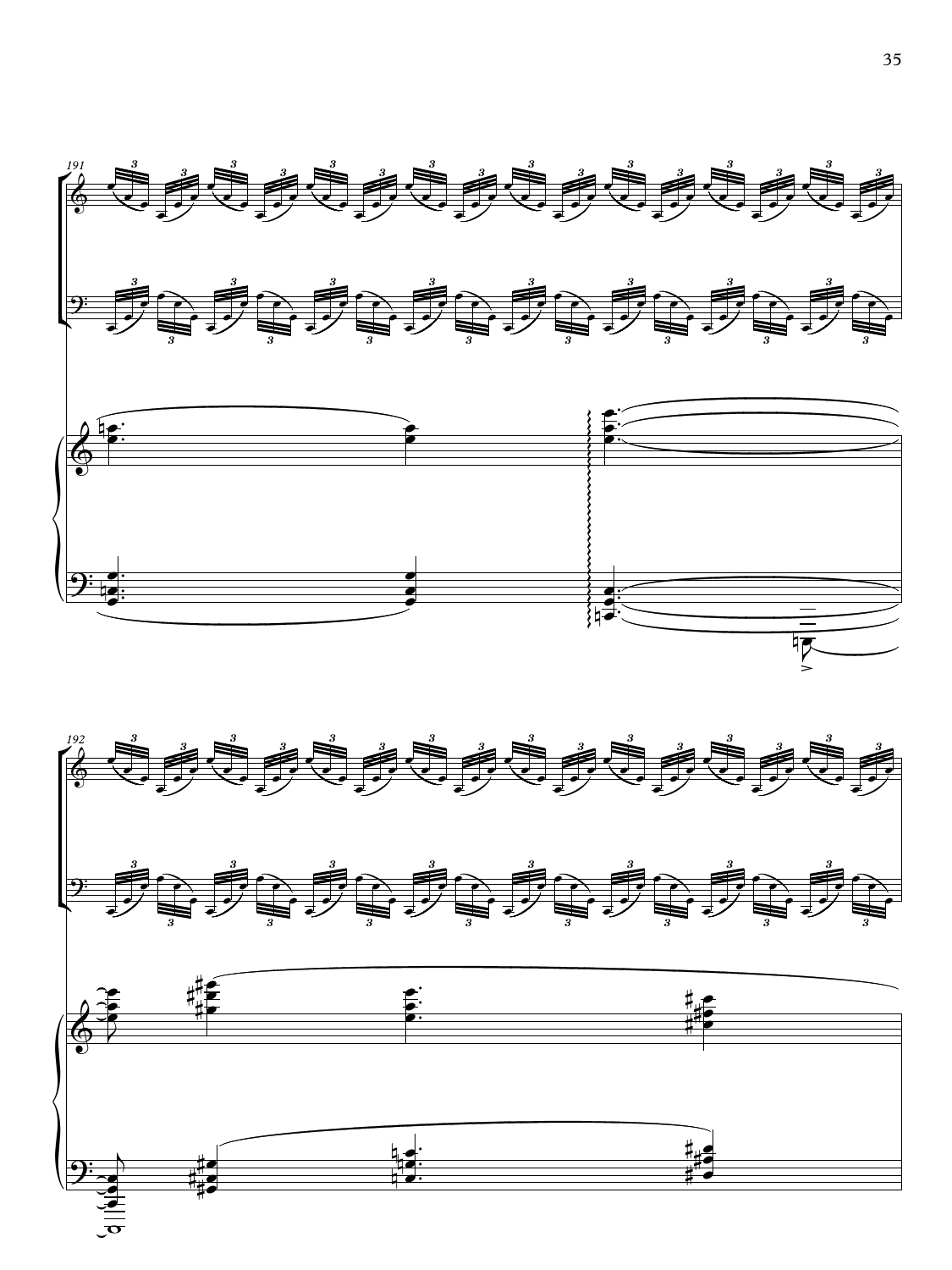



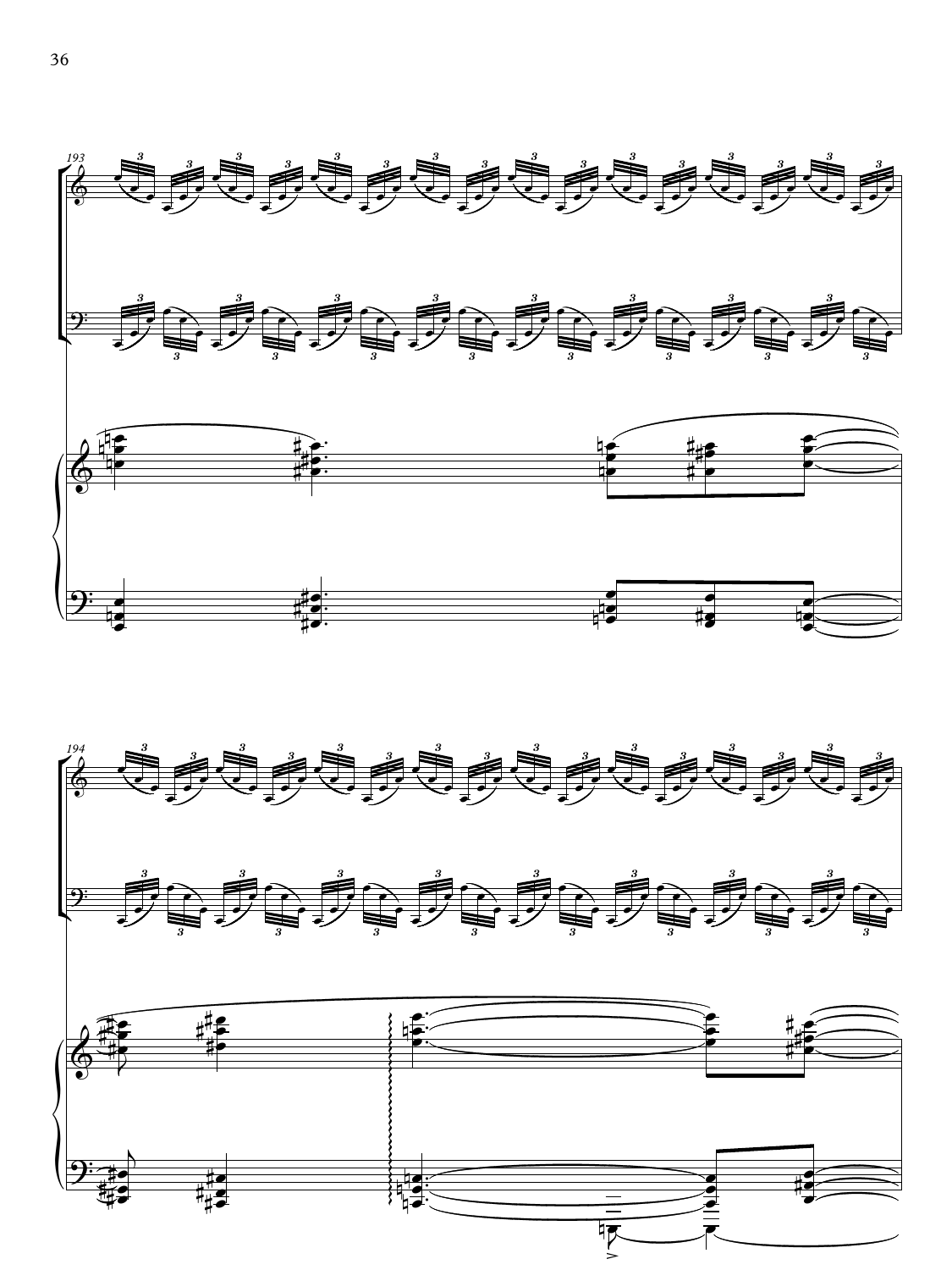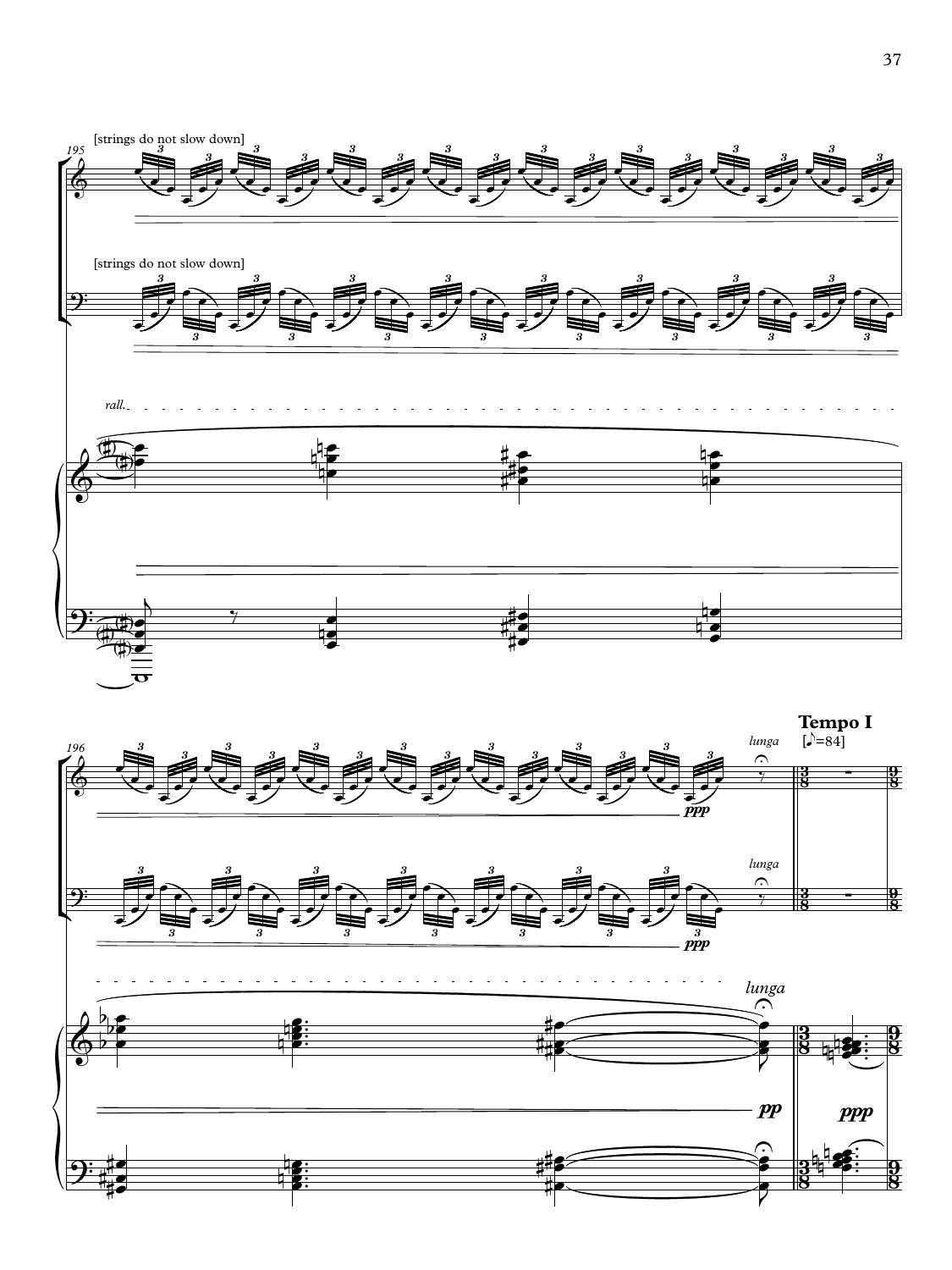

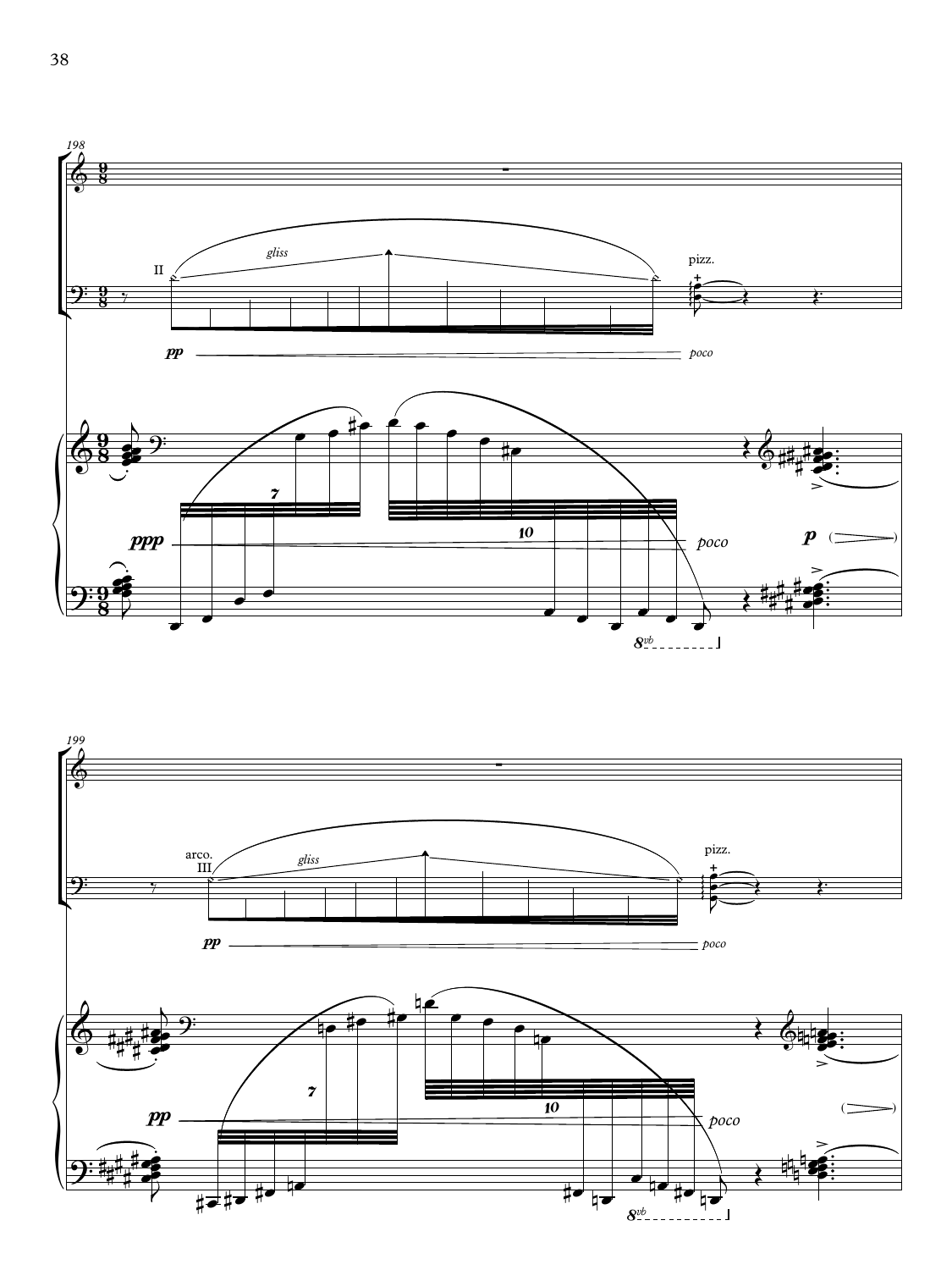

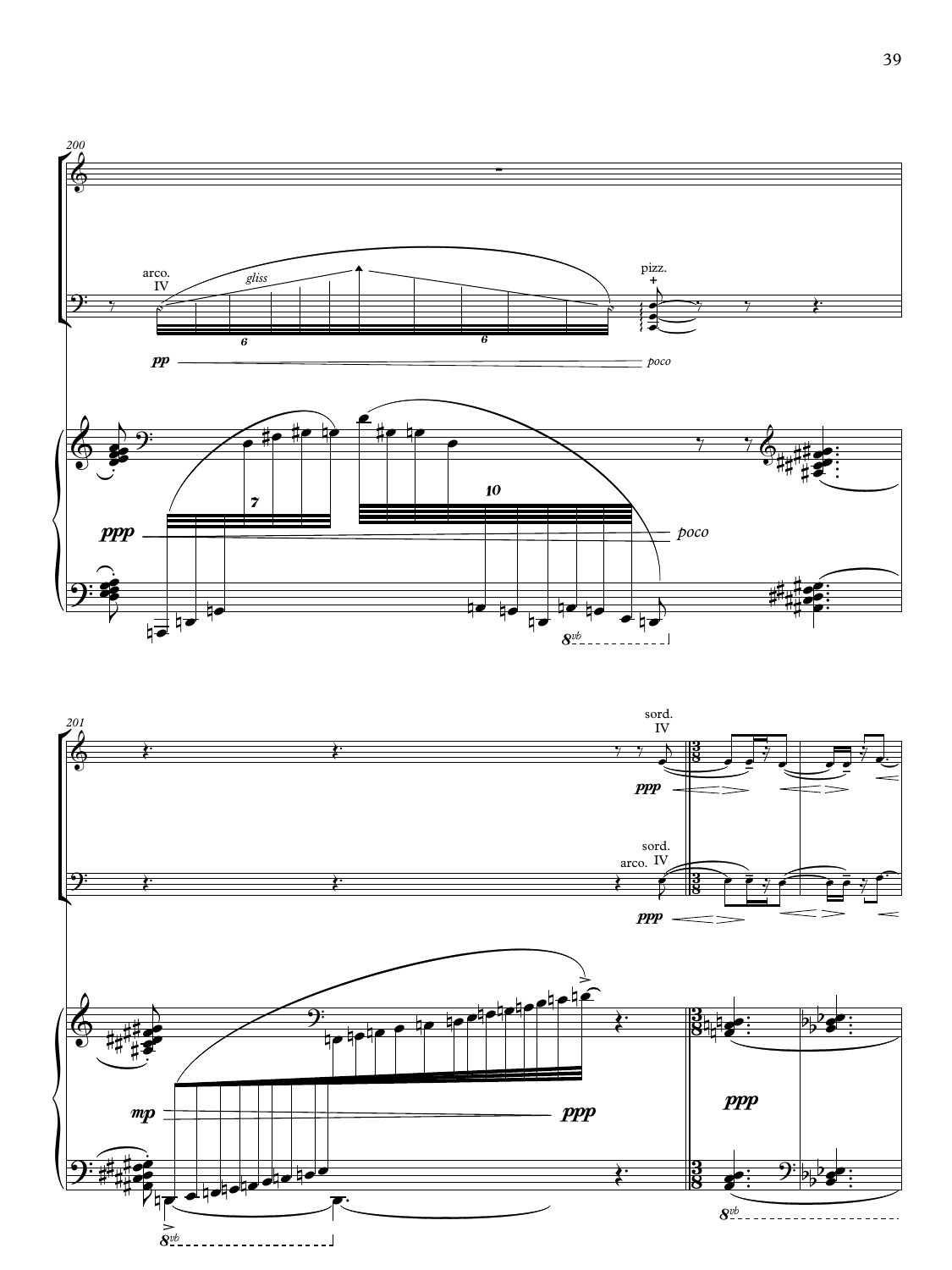

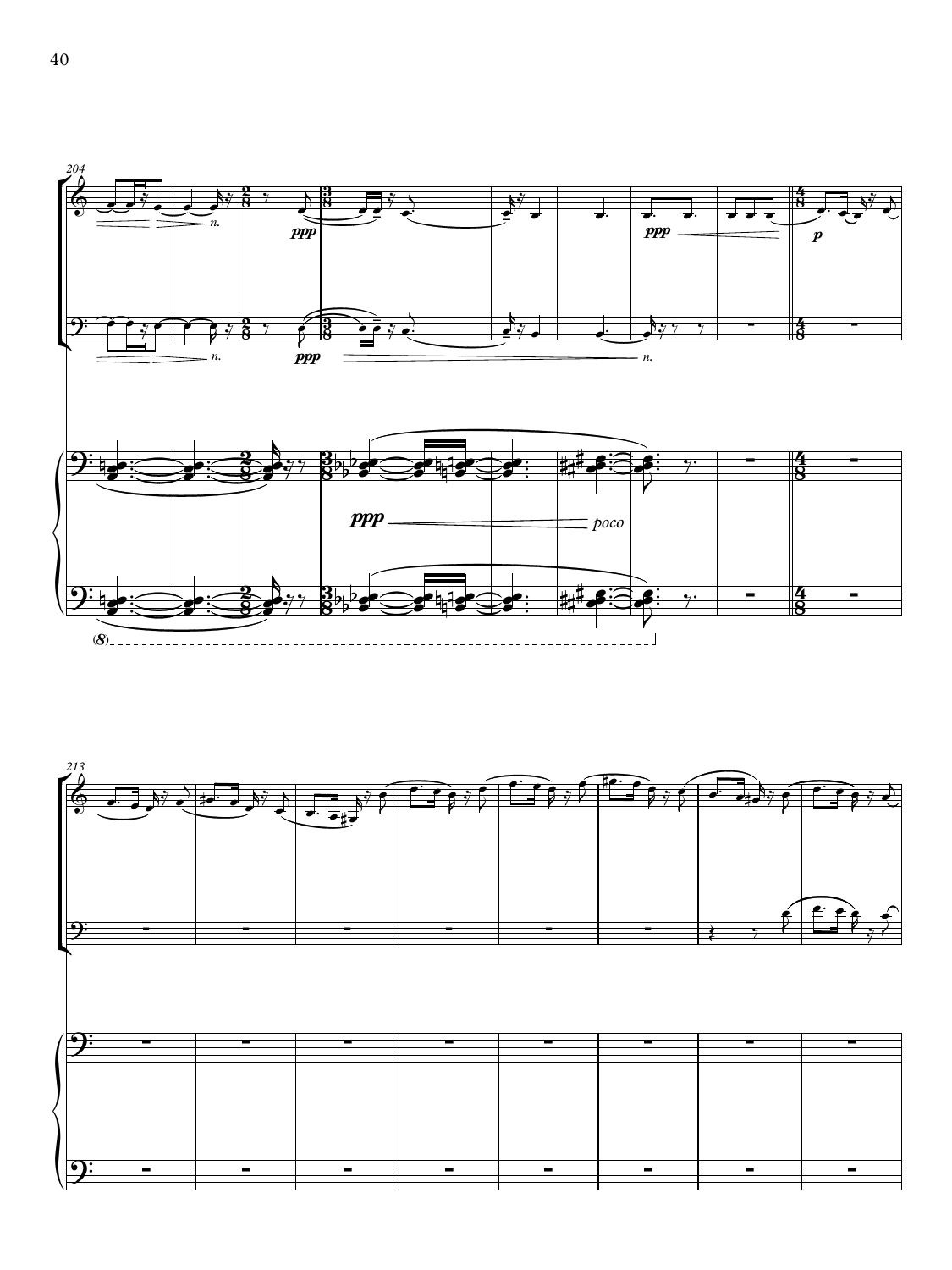